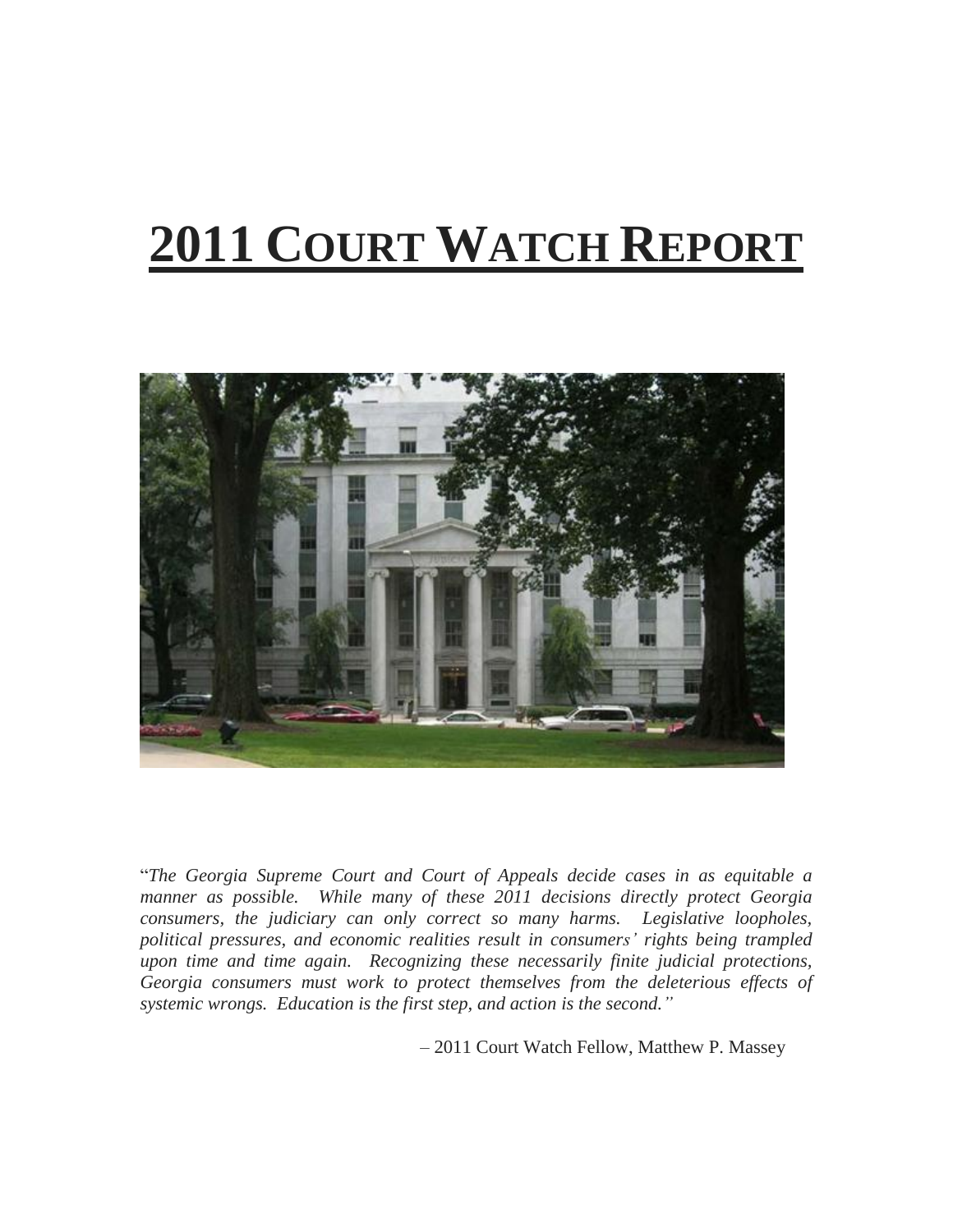# **INTRODUCTION**

The 2011 Court Watch Report is a publication of Georgia Watch, a nonprofit, nonpartisan  $501(c)(3)$  watchdog group that focuses on consumer education and research in the areas of health care, insurance, identity theft, personal finance, and energy and utility issues. The Court Watch Report is intended to inform the public about state court decisions that affect consumer rights in Georgia.

Founded in 2002, Georgia Watch protects individuals and families by developing pro-consumer policies, advocating for consumer-friendly legislation at the state capitol, and assisting consumers in a wide range of areas. As Georgia Watch board member Clark Howard so aptly put it, Georgia Watch "is the only bona fide group in Georgia looking out for me and you as consumers."

The goal of the 2011 Court Watch Report is to educate consumers. Georgia Watch believes that it is important for citizens to know about relevant consumer issues being decided by our judicial system. If Georgia citizens remain cognizant of these matters, then they will be better prepared to avoid compromising situations when they arise. In this way, Georgia consumers may avoid and combat pitfalls that so often occur in the marketplace.

The Georgia judicial system plays an important role in protecting consumers. While the Georgia General Assembly promulgates legislation, courts must rule on how those laws are to be implemented. Nearly every law can be interpreted in more than one way. The judicial system must decide how to properly do that.

Georgia has a three-tiered, hierarchical judicial system. The Trial Courts are the general courts of first impression, the Court of Appeals is the first source for appealing a decision, and the Georgia Supreme Court is the highest court in the state. The Supreme has the discretion to decide which cases it hears. All Georgia courts must follow the Supreme Court's rulings, and the Court of Appeals' decisions are binding on the Trial Courts. This report focuses on Supreme Court decisions and especially salient Court of Appeals decisions, as those cases have the most widespread impact on consumers' rights throughout Georgia.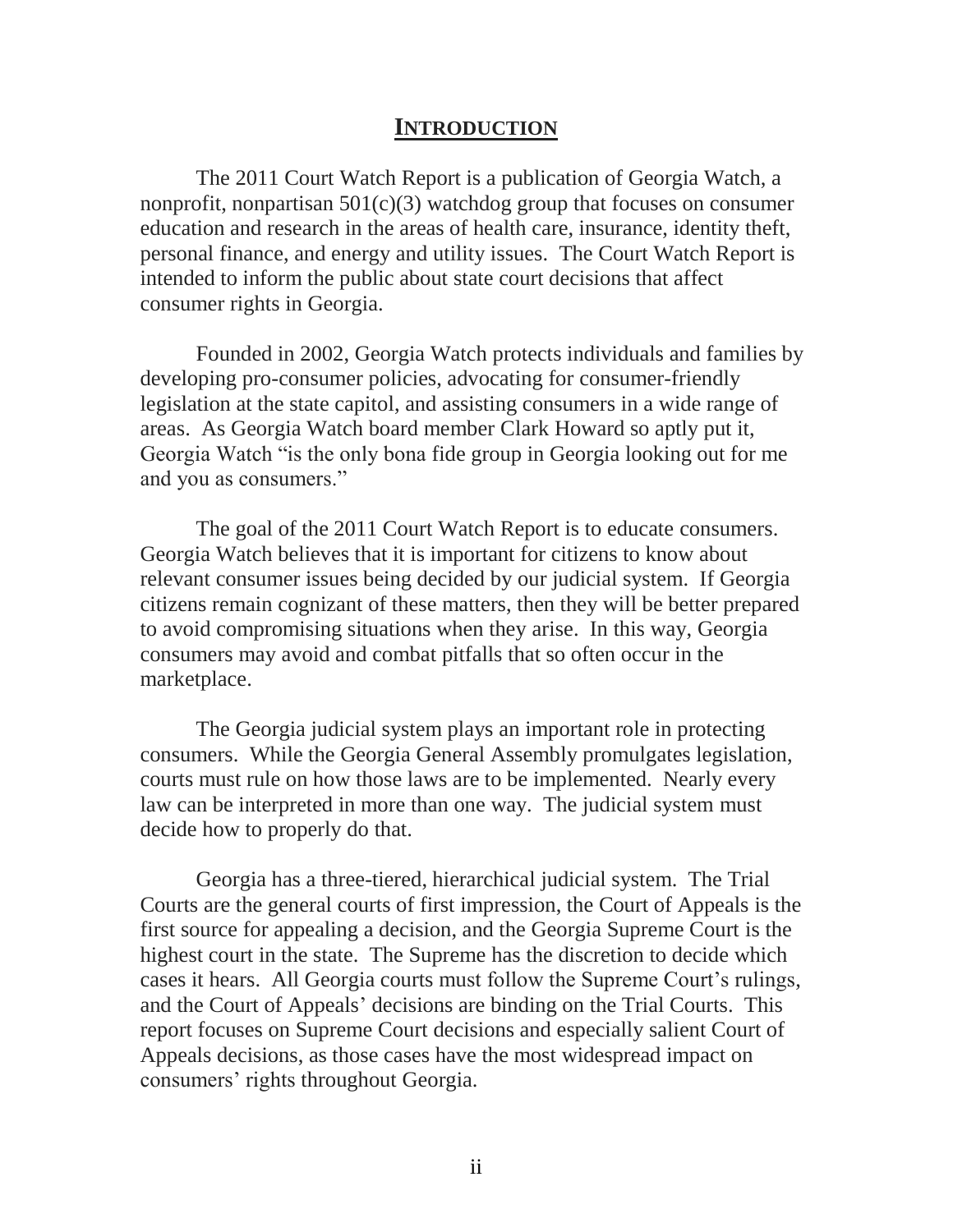Consistent with Georgia Watch's mission to protect and empower all Georgia consumers, this report is geared toward readers with diverse backgrounds. It is not a legal treatise, a law review article, or a publication intended solely for lawyers. It is not replete with legalese or specialized jargon. Rather, the Court Watch Report is simply a review of 2011 Georgia Supreme and Appellate Court decisions that may impact the lives of Georgia citizens. Should a reader wish to delve deeper into a given case or issue, then he or she may look up that decision on either the Supreme Court of Georgia's website (http://www.gasupreme.us) or the Court of Appeals' website (http://www.gaappeals.us/).

The Report is organized by area of interest, so that readers may quickly seek out issues that are of special import to them. It is published to raise awareness about the critical role played by our state's courts in rendering decisions that impact millions of Georgia consumers, and provides a reader-friendly overview of those decisions. By issuing the Court Watch Report, Georgia Watch promotes an informed citizenry and enables Georgia consumers to educate themselves regarding laws and court rulings that affect their rights.

The 2011 Court Watch Report was written by Matthew Massey, a 2012 graduate of Emory University School of Law. On behalf of Georgia Watch, the author would like to thank the Court Watch Advisory Committee members for their generous support and advice:

| <b>Clare McGuire</b>          | Wingo Smith                             |
|-------------------------------|-----------------------------------------|
| Senior Counsel, Georgia Watch | <b>Attorney, Georgia Legal Services</b> |
| Angela Riccetti               | Danny Orrock                            |
| Attorney, Atlanta Legal Aid   | Attorney, Crawford Media Services       |
| <b>Kimberly Charles</b>       | <b>Mark Elliott Budnitz</b>             |
| Attorney, Atlanta Legal Aid   | Professor of Law, Georgia State         |
|                               | University College of Law               |
|                               |                                         |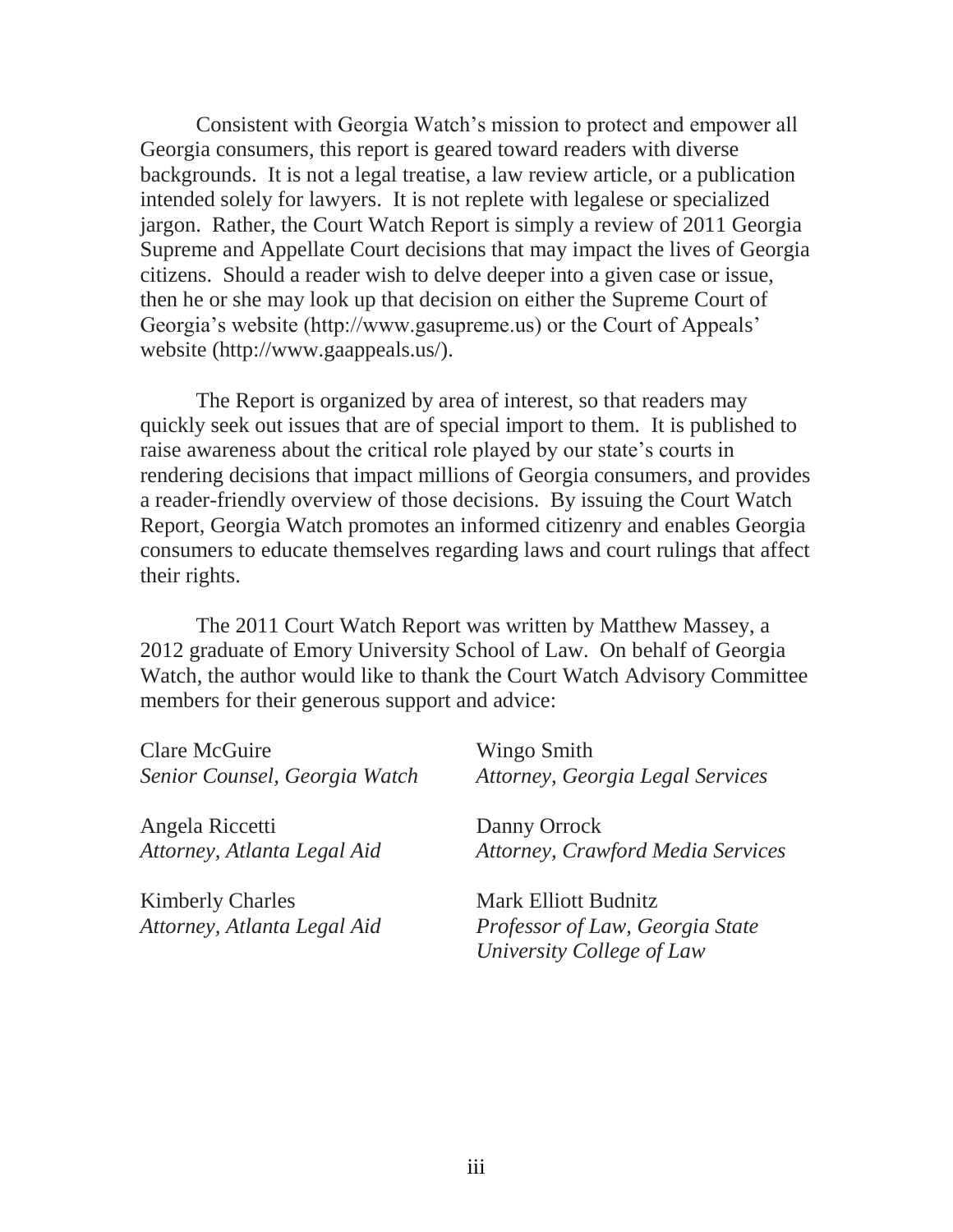# **TABLE OF CONTENTS**

#### **ACCESS TO COURTS**

# **BUSINESS FRAUD AND ABUSE**

# **CONSUMER DEBT**

# **GENERAL CONSUMER INTERESTS**

# **GOVERNMENT TRANSPARENCY**

|--|

# **PRODUCTS AND CONSTRUCTION LIABILITY**

# **TAXES AND FORECLOSURES**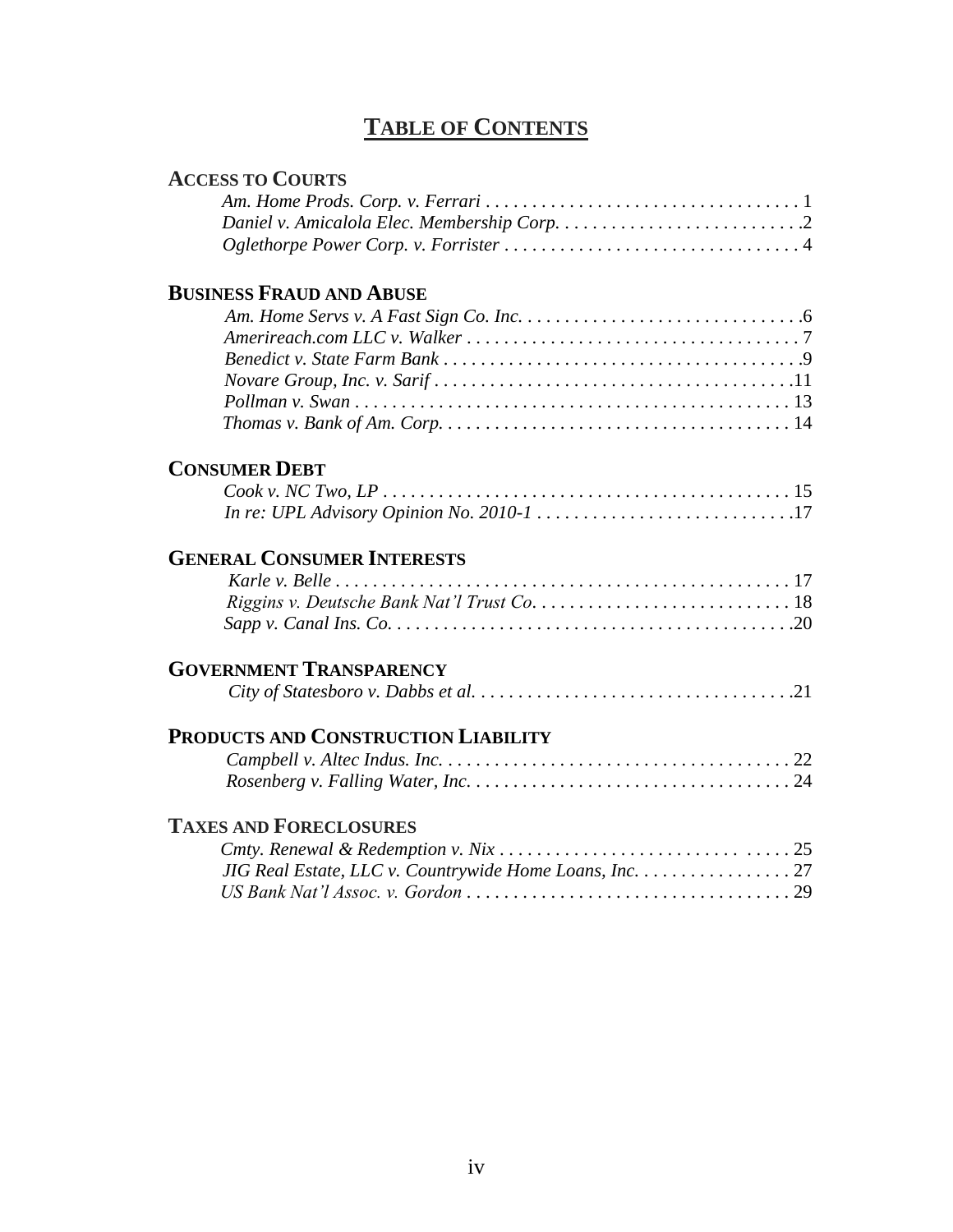# **ACCESS TO COURTS**

#### <span id="page-4-0"></span>**[American Home Products Corp. v. Ferrari, 289 Ga. 184 \(2011\)](http://www.gasupreme.us/sc-op/pdf/s07g1708_sub.pdf)**

This decision represents the culmination of a long, nationally followed court battle that was eventually resolved by the United States Supreme Court. At the direction of those Justices, the Georgia Supreme Court ruled that the National Childhood Vaccine Injury Compensation Act preempts all design-defect claims against vaccine manufacturers for death or serious bodily injuries caused by a vaccine.

In 2007, the Ferrari family brought suit against 18 different vaccine manufacturers after their son was vaccinated and sustained severe neurological damage. The parents claimed that mercury in those manufacturers' vaccines caused their son's injuries, and sued them for negligently researching, manufacturing, testing, warning, and failing to recall the vaccines. The manufacturers denied liability and claimed that the Vaccine Act preempted the Ferraris' lawsuits, thereby shielding them from liability in the Georgia state courts.

Congress passed the Vaccine Act in 1986 to protect vaccine manufacturers from crippling litigation costs. The Act, 42 U.S.C. § 300aa-11 et seq., created a no-fault system whereby victims of vaccine-related injuries must file claims in a designated court to recover for their injuries. Here, the Ferraris argued that the Vaccine Act did not preempt their lawsuit because their son's injuries could have been avoided if the defendants used mercury-free materials. The defendants, however, claimed that some side effects from vaccines are always unavoidable, and therefore the suit should be dismissed and brought in the designated court system.

The Trial Court ruled in favor of the vaccine manufacturers, and the Court of Appeals reversed that decision. The Georgia Supreme Court, on certiorari, initially ruled that the Vaccine Act does not preempt all design defect claims against vaccine manufacturers, because Congress did not clearly intend for the Vaccine Act to automatically preempt each and every one of these claims. Rather, the Court ruled that vaccine manufacturers would not be liable for injurious side effects only if the manufacturers showed, on a case-by-case basis, that the side effects were unavoidable for that specific vaccine.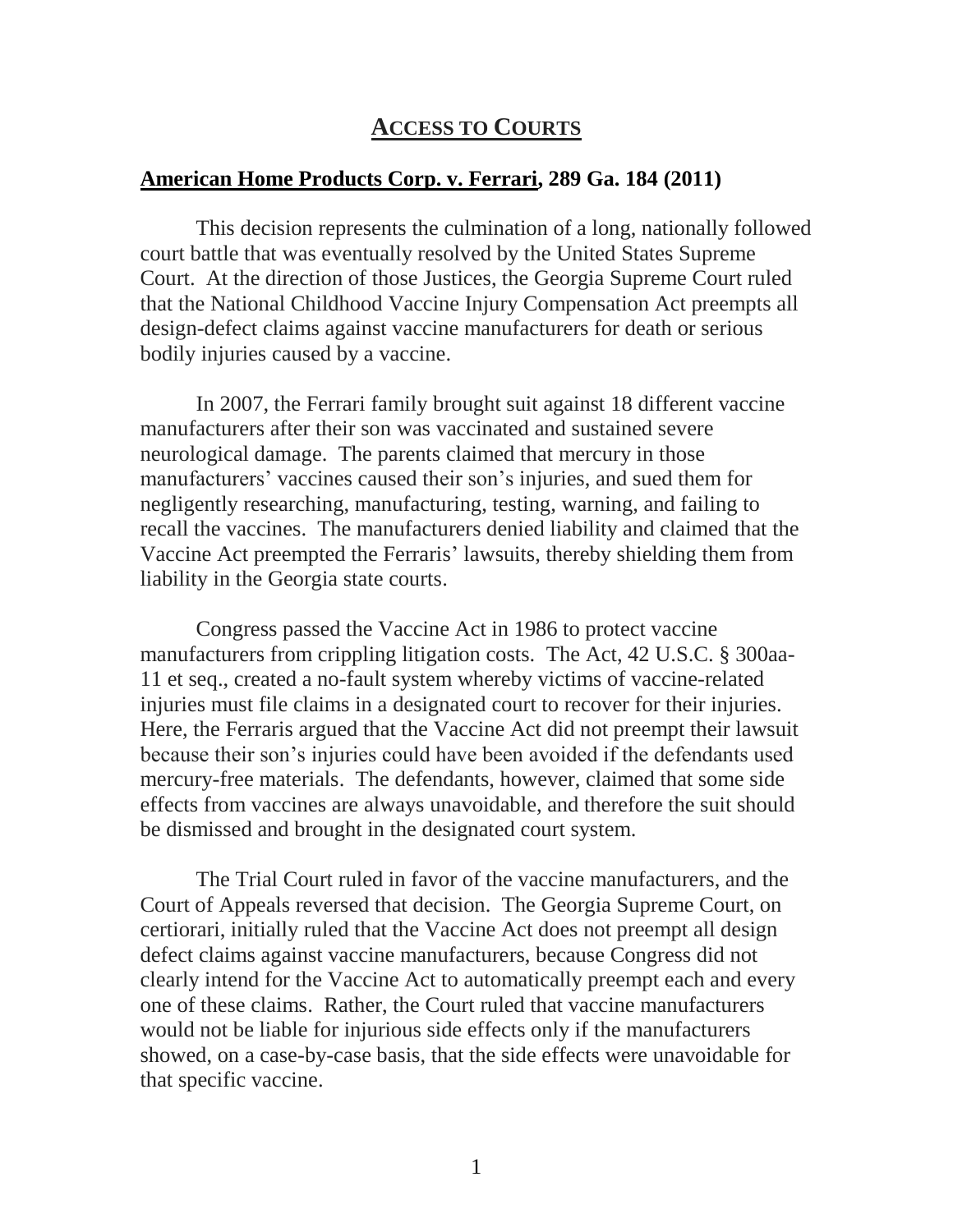In response, the United States Supreme Court agreed to hear the case and make a final decision regarding how the national Vaccine Act applied. The U.S. Supreme Court, in *Bruesewitz v. Wyeth LLC*, 131 S. Ct. 1068, 1070–71 (2011), held that the Vaccine Act "preempts all design-defect claims against vaccine manufacturers brought by plaintiffs who seek compensation for injury or death caused by vaccine side effects." In accordance with this ruling, the Georgia Supreme Court vacated its earlier decision in favor of the Ferraris, and sent the case to the Court of Appeals to rule in favor of the manufacturers. Now, in Georgia and presumably across the nation, design-defect claims against vaccine manufacturers for injuries or deaths resulting from a vaccine's side effects are automatically preempted and cannot go forward in state court.

#### <span id="page-5-0"></span>**[Daniel v. Amicalola Electric Membership Corporation, 289 Ga. 437](http://www.gasupreme.us/sc-op/pdf/s11a0019.pdf)  [\(2011\)](http://www.gasupreme.us/sc-op/pdf/s11a0019.pdf)**

This decision involves the destruction of private property by an electric membership corporation ("EMC"). In 2006, Margaret and Buddie Daniel purchased roughly 25 acres of rural land in Pickens County, GA. On April 6, 2007, the Daniels were shocked to learn that workers from Amicalola Electric Membership Corporation ("AEMC") had entered their land and used chainsaws to clear-cut 40 old trees in a 750-feet-long by 40 feet-wide area through the Daniels' forest. This razing damaged a local spring and creek bank, and exposed an old, single-standing utility pole with unconnected wires dangling on the ground. Apparently, AEMC once maintained utility lines through that area, but had not used the lines in over 15 years. Neither the Daniels nor the land's prior owners ever knew that this easement once existed.

Angered about this destruction on their newly purchased land, the Daniels immediately contacted AEMC. They spoke with a manager who admitted to the Daniels that AEMC had no easement to the land, and promised that AEMC would not reenter the Daniels' property. Wary of these promises, the Daniels hired an attorney to send a cease-and-desist letter to AEMC. The Daniels believed that this issue was over. They were wrong.

On May 21, 2008—thirteen months after receiving the AEMC manager's promises—AEMC re-entered the same area of forest. This time, workers sprayed the entire area with herbicide to kill all vegetation. The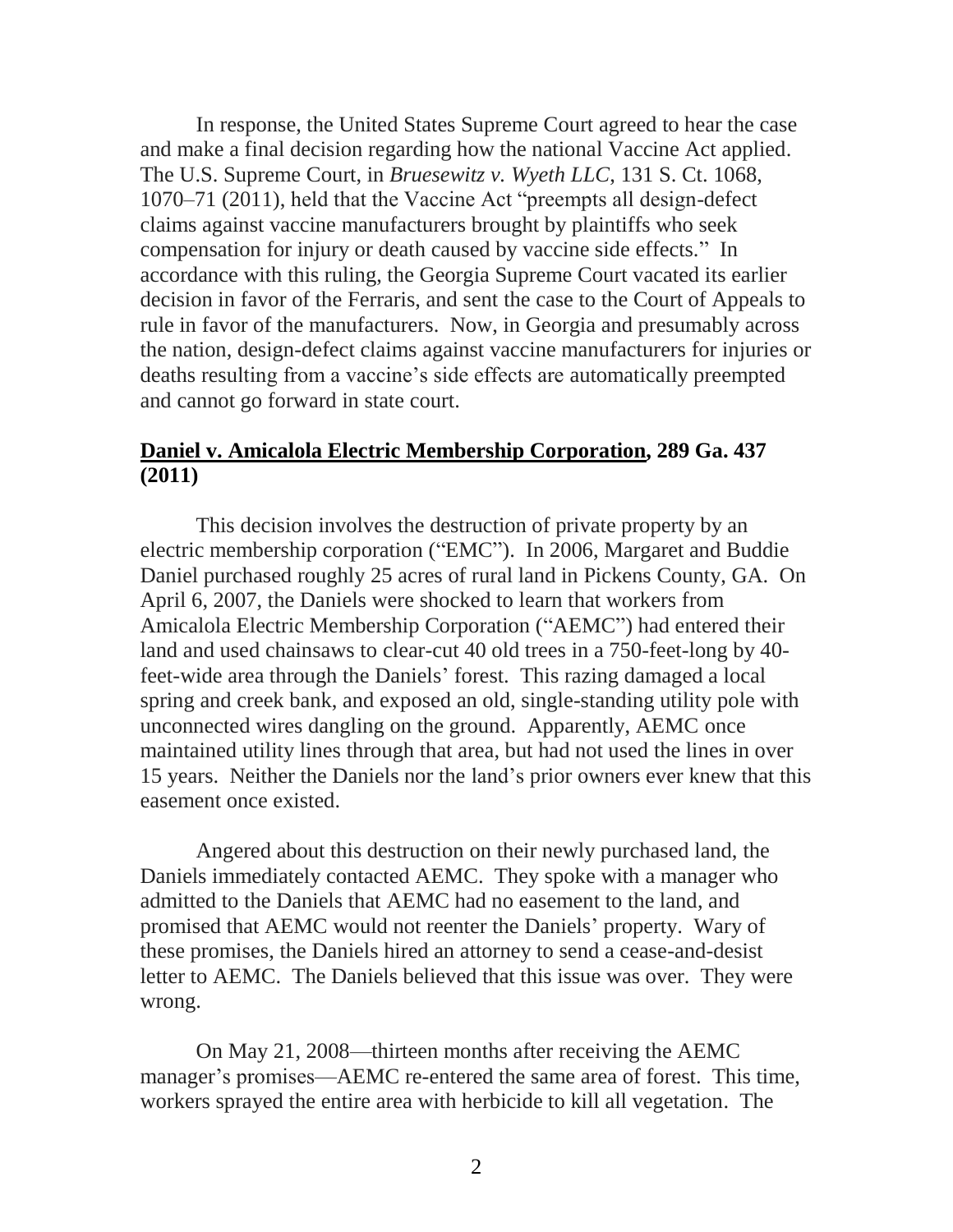Daniels immediately sued AEMC for trespass, conversion, and a declaratory judgment forbidding future entry on the land. In defense, AEMC claimed that it had a valid prescriptive easement to that area, and that the lawsuit could not go forward because the Daniels could only sue within one year of the alleged trespass. This time period during which a lawsuit may be brought is called the "statute of limitations." The Daniels responded that AEMC had no easement, that the statute of limitations did not apply where fraud was present, and that the statute of limitations under O.C.G.A. § 46-3- 204 was unconstitutional. The Trial Court ruled in favor of AEMC, and the Supreme Court heard the case to resolve these issues.

First, the Court decided whether the Daniels could contest the constitutionality of the statute of limitations. Under O.C.G.A. § 9-4-7(c), plaintiffs must notify the Attorney General's office when contesting a statute's constitutionality. This notice gives the Attorney General time to respond to the lawsuit should he or she wish to weigh in on the matter. AEMC wanted the Court to declare the Daniels' constitutionality argument void, because the Daniels did not notify the Attorney General until the day after they filed this claim. The Court, however, responded that the Daniels' claim could go forward, because they provided the Attorney General's office with sufficient notice.

Second, the Court held that O.C.G.A. § 46-3-204 was constitutional. This statute shields EMCs from easement lawsuits filed more than a year after the right to sue accrued, and was enacted during the Great Depression to provide protection to public utility companies operating in rural areas. Here, the Daniels sued AEMC more than one year after that right accrued. Applying the "rational basis test" of *Nichols v. Gross*, 282 Ga. 811, 813 (2007), the Court held that this statute serves a legitimate government interest by "encourag[ing] widespread growth of public utility service in Georgia." Therefore, the one-year statute of limitations was declared valid, leaving the Court to decide how to apply that law to the Daniels' claims.

The Court ruled that the initial 2007 clear-cutting incident was barred by the statute of limitations under O.C.G.A. § 46-3-204. The Daniels claimed that the statute of limitations should not be applied, because the AEMC manager fraudulently promised them that the company had no easement and would not reenter the property. The Court, however, ruled that these statements did not stop the one-year time-period from running, and that the Daniels should have sued AEMC if they wanted to obtain a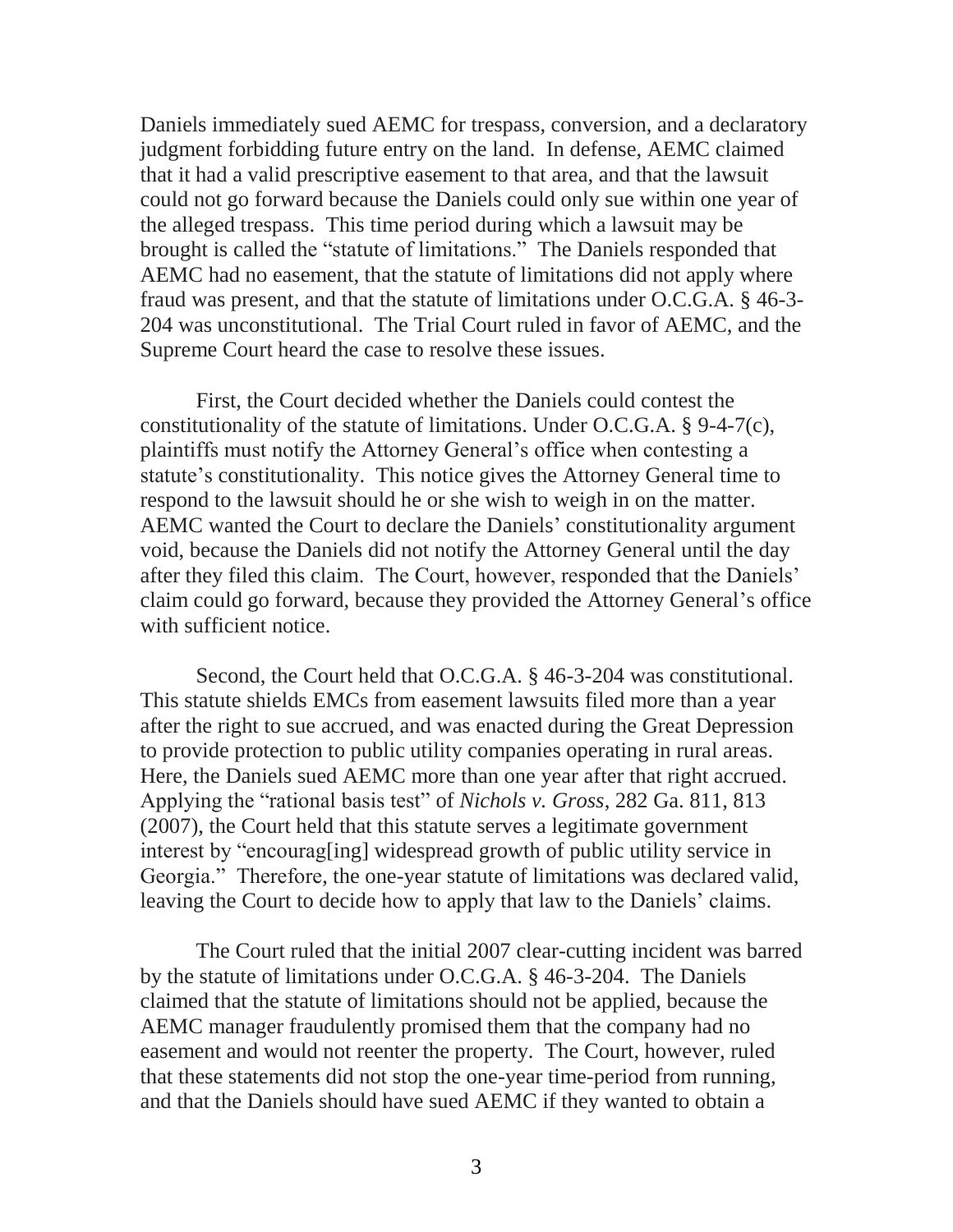binding decision. Therefore, the Daniels could not sue AEMC for this claim.

The Court did, however, hold that the Daniels could go forward with their lawsuit concerning the 2008 trespass when AEMC sprayed herbicide on their land. Since the Daniels filed the lawsuit only two months after that intrusion, the one-year statute of limitations did not time-bar the suit. Therefore, the Supreme Court reversed the Trial Court's decision in favor of AEMC on this claim, and remanded the case so that the Daniels could proceed on this issue.

This decision is important because it clarifies the timeframe during which a consumer may bring a trespass suit against an EMC, and because the Court refused to punish AEMC for its manager's broken promises. By explaining the constitutionality of O.C.G.A. § 46-3-204, the Court ensured that future plaintiffs like the Daniels must bring their lawsuit within one year, or else lose the ability to sue for that claim.

Further, the Court held that the AEMC manager's promises did not stop the statute of limitations from running on that claim. By maintaining that the Daniels could not rely on the AEMC manager's promises, the Court effectively held that the only recourse in similar situations is to file a lawsuit. Therefore, citizens faced with these issues must sue an EMC if they want a valid, enforceable resolution.

#### <span id="page-7-0"></span>**[Oglethorpe Power Corporation v. Forrister, 289 Ga. 331 \(2011\)](http://www.gasupreme.us/sc-op/pdf/s10g1244.pdf)**

This case involves a lawsuit by Polk County residents against the neighboring Sewell Creek Energy Facility. The residents claimed that the power plant's loud noises and vibrations constituted a public nuisance. The Georgia Supreme Court used this case to clarify when citizens may sue power plants under this theory.

Sewell Creek Energy Facility began operating in Polk County in 2000. It is a "peaking" power plant, which means that it is only used when consumer demands for energy are especially high, such as when people turn on air conditioners en masse in the summertime. When the power plant's extra energy is needed to supplement regular energy supplies, workers fire up gas-fired combustion turbines that produce energy quickly. While this gives consumers the extra energy that they need, it also creates very loud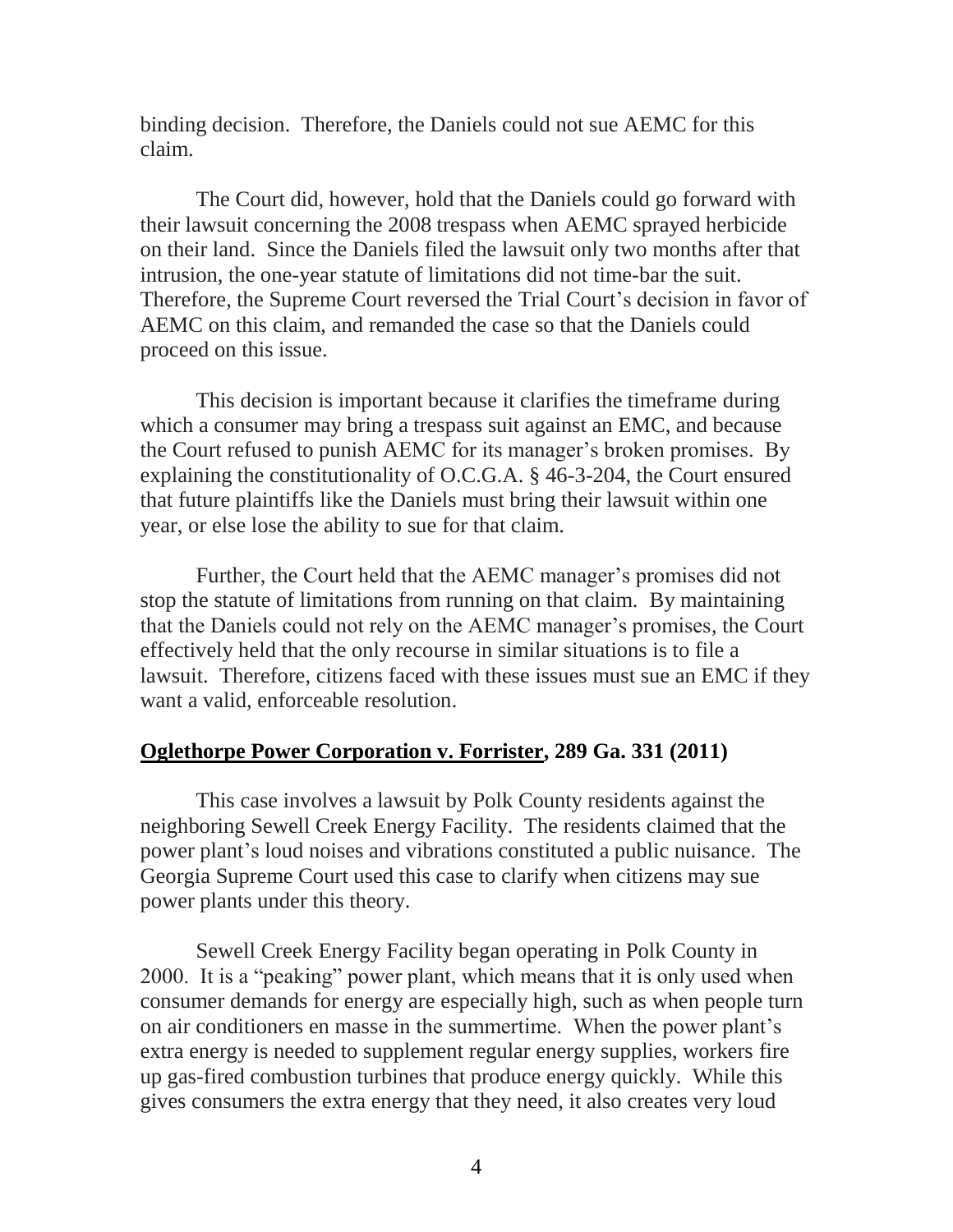noises and strong vibrations that can diminish enjoyment of their property.

In Georgia, public nuisance lawsuits are classified by whether the nuisance is permanent or continuing. A permanent nuisance is one that is not abatable and continues indefinitely. For example, if a bridge produces downstream runoff pollution, then that nuisance is considered permanent because it is constant and enduring. A continuing nuisance, on the other hand, is one that can be stopped, and the nuisance may vary over time.

The distinction is important because if a nuisance is permanent, then a plaintiff is only allowed to sue once and must bring suit within four years after the nuisance is created, pursuant to O.C.G.A. § 9-3-30(a). Therefore, the owner of a permanent nuisance—such as a county that owns a power plant that constantly creates loud noises—cannot be sued repeatedly and at great expense. However, if a nuisance is continuing, then a citizen may sue within four years of every time that the nuisance reoccurs—this time period is called the "statute of limitations." This provides an incentive to fix public nuisances that may be cured relatively quickly and easily.

The distinction between permanent and continuing was important in this case because if the power plant's noises and vibrations were considered to be permanent, then the citizens could not sue. They filed suit in 2007 more than four years after the noises and vibrations began in 2000. The plaintiffs, however, argued that in 2004 the power plant noises and vibrations significantly changed. They claimed that this constituted a continuing nuisance, which would allow the suit to go forward.

The Supreme Court made two rulings in this case. First, it ruled that the old noises and vibrations at Sewell Creek Energy Facility were a permanent nuisance. This meant that the lawsuit could not go forward on that basis. Second, the Court ruled that the new noises in 2004 might be considered a continuing nuisance, which would allow the plaintiffs to sue with respect to that new noise, as opposed to the general, old noise. The Court was extremely direct in the scope of this distinction between old and new noises, and clarified that the new noise was only truly different if it was of a different type—rather than degree—than the pre-2004 old noises.

The Court based this decision on public policy concerns. It reasoned that "[i]f a plaintiff could sue a public utility each time the harm resulting from a permanent nuisance changed by degree, the rule requiring a plaintiff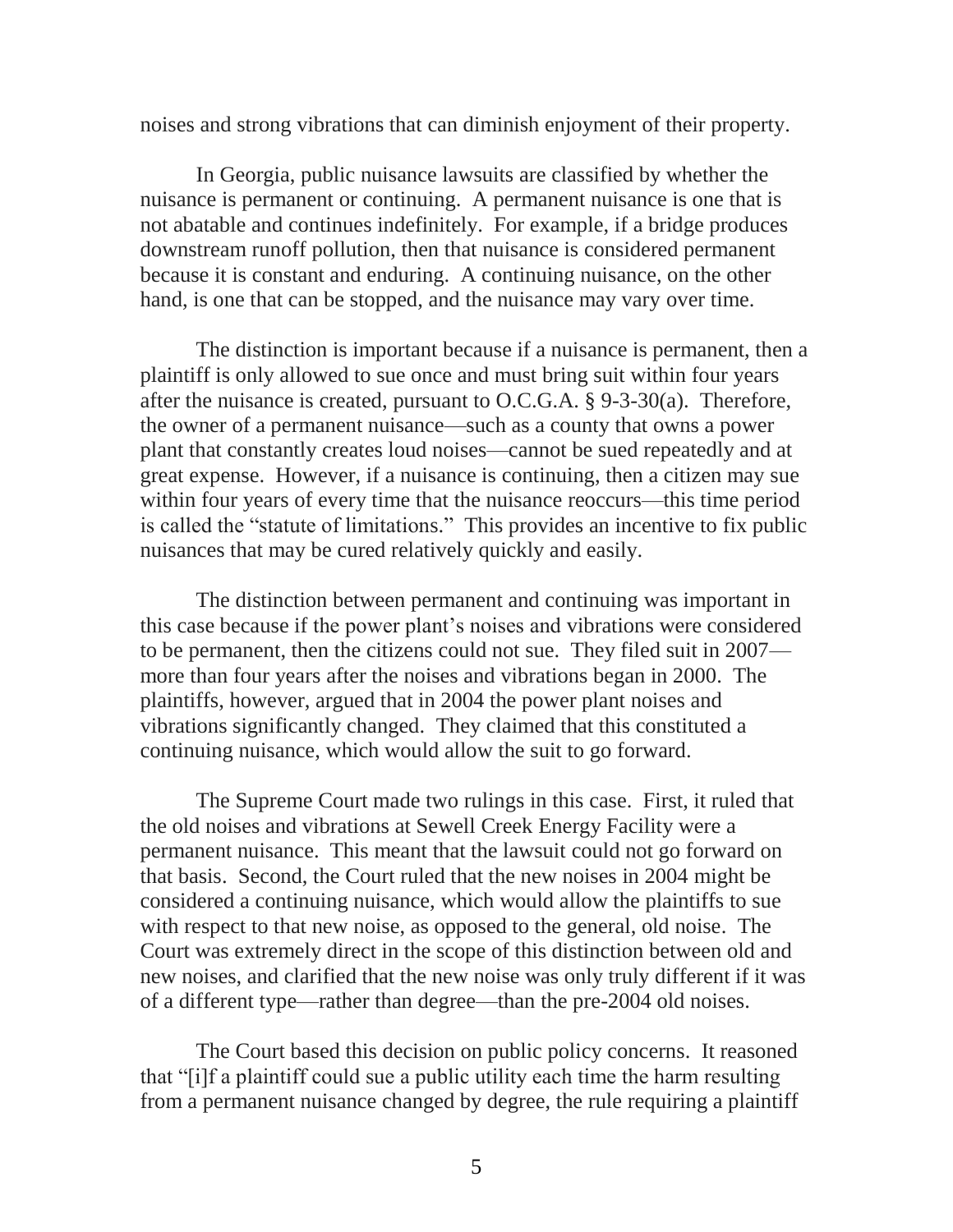to bring one lawsuit for past and future damages within the applicable statute of limitation would be meaningless." The Court ruled in favor of the power plant for the permanent, old noises and vibrations that had been occurring since 2000, and remanded the case to the lower courts to determine whether the new noises and vibrations were qualitatively different than the old ones.

The Supreme Court ultimately decided in favor of consumers, because it allowed the suit to survive the power plant's motion for summary judgment for the new noises and vibrations. The Court gave the power plant's neighbors a chance to seek abatement of the new noises and vibrations, yet still maintained the policy concerns for shielding the power plant from crippling litigation expense for the old noises.

#### **BUSINESS FRAUD AND ABUSE**

# <span id="page-9-0"></span>**American Home Services v. A Fast Sign Company, Inc., 310 Ga. App. 315 (2011)**

With this decision, the Georgia Court of Appeals invited the Georgia Supreme Court to revisit how much money plaintiffs may recover from businesses that violate consumer protection laws. In 2003, A Fast Sign Company, Inc. ("Fastsigns") filed a class action lawsuit against American Home Services, Inc. ("AHS") for alleged violations of the Telephone Consumer Protection Act of 1991, 47 U.S.C. § 227 ("TCPA"). Fastsigns claimed that, between 2002 and 2003, AHS bombarded its fax machines with unsolicited advertisements regarding siding, window, and gutterinstallation services. Fastsigns argued that the use of these "junk faxes" directly violated the TCPA, which prohibits a company from using "any telephone, facsimile machine, computer, or other device to send, to a telephone facsimile machine, an unsolicited advertisement." Companies that violate this statute may be liable to the plaintiff for treble damages, which allows courts to triple the fines for each violation of the TCPA. Accordingly, the Trial Court awarded \$459,000,000 to the class for the 306,000 unsolicited faxes sent by AHS.

The Georgia Court of Appeals vacated this decision and sent it back to the lower court to recalculate the damages. The Appellate Court ruled that the Trial Court incorrectly calculated damages based on the number of faxes sent, as opposed to the number of faxes received. In its analysis, the Court noted that—while other jurisdictions calculate damages based on the number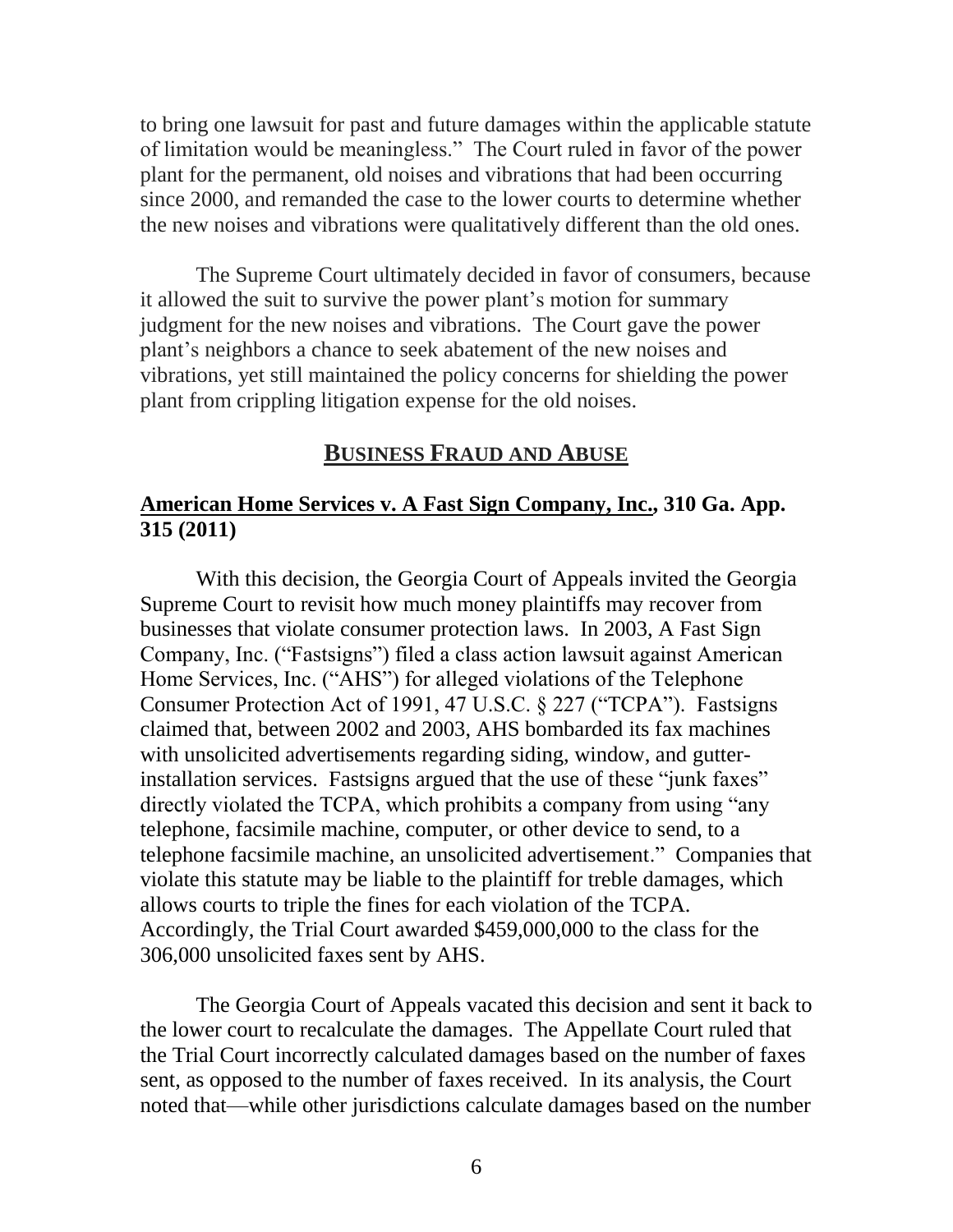of faxes sent rather than received—Georgia courts must calculate damages based on the number of faxes actually received by plaintiffs for two reasons.

First, in 2005, the Georgia Supreme Court ruled that "[t]he TCPA is violated only if a plaintiff receives an unsolicited fax," thereby suggesting that damages may only be awarded for faxes that a plaintiff receives. Second, the Court reasoned that because damages are meant to compensate plaintiffs for harm done by the defendant, "[a] person or entity that does not receive an unsolicited fax has no need for such recovery." Therefore, the Court vacated the Trial Court's decision to award \$459 million, and sent the case back down with instructions to recalculate damages based on the number of unsolicited faxes received as opposed to sent.

The Georgia Supreme Court granted certiorari on February 6, 2012. In deciding how to calculate damages, the Supreme Court may either significantly expand or constrain the incentives for businesses to honor consumer protection laws in Georgia. Defendants in AHS's position would rather that courts calculate damages based on the number of faxes received as opposed to sent. Such a calculation would force plaintiffs to track down all faxes sent, ask recipients to check their files, and then clarify whether each unsolicited fax was indeed received. This investigative work would be extremely costly and burdensome, discourage similar suits, and likely result in a lower damages award.

Plaintiffs, on the other hand, would rather that the Court calculate damages based on the number of faxes sent. This analysis would require a simple consultation of a defendant's records, and avoid the burden of investigating whether each and every fax was actually received. Should the Court calculate damages based on the number of advertisements sent, then the Court will send a clear message to Georgia businesses that if they violate consumer protection laws, then they will pay harsh penalties.

The Supreme Court's decision had not been rendered by the publication date of the 2011 Court Watch Report.

#### <span id="page-10-0"></span>**[Amerireach.com LLC v. Walker, 290 Ga. 261 \(2011\)](http://www.gasupreme.us/sc-op/pdf/s11g0417.pdf)**

Here, a Georgia physician sued a Texas company and individual corporate officers for violations of the Georgia Fair Business Practices Act. The Georgia Supreme Court both reinforced the validity of contract forum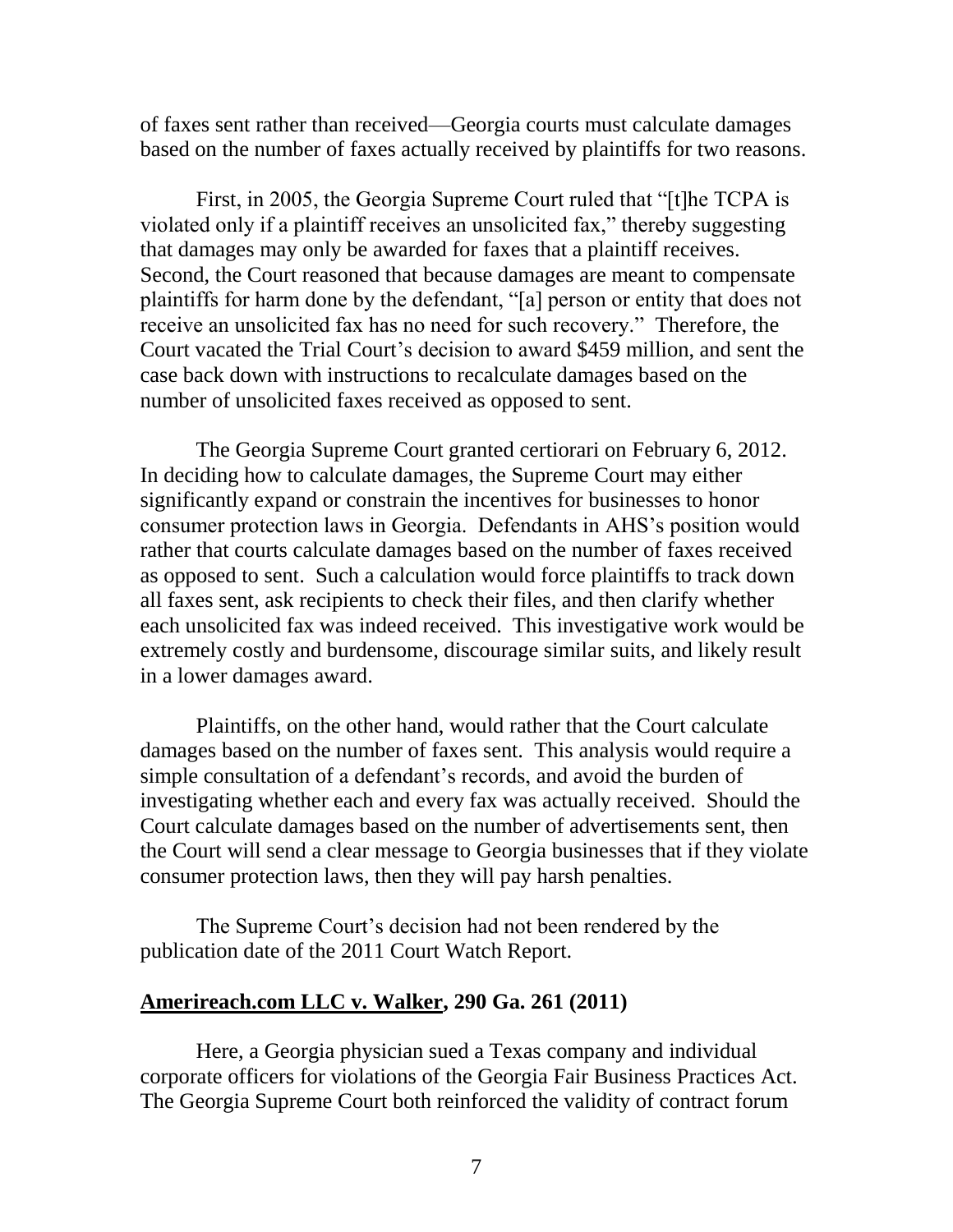selection clauses, and clarified how the "fiduciary shield" doctrine applies in Georgia. This decision significantly impacts businesses throughout Georgia for both issues.

In 2006, Dr. Carol Walker began purchasing nutritional supplements from Amerireach.com, LLC ("AmeriSciences"), and continued with that relationship until it soured in early 2009. On February 5, 2009, Dr. Walker tried to terminate the supply contract and force AmeriSciences to buy back her prior purchases. Being unsuccessful, she sued the company on April 7, 2009, in Gwinnett County for violations of the Georgia Fair Business Practices Act. In turn, AmeriSciences filed suit in a Harris County, Texas court to enforce a contractual forum selection clause between the parties that designated Harris County as the location for any litigation between the parties. The Texas court ruled to enforce the forum selection clause, and the Georgia Supreme Court held that the Texas judgment—as per the Full Faith and Credit Clause—was binding for that issue. Therefore, Dr. Walker had to litigate the Fair Business Practices Act violation in Texas.

The second significant issue that the Georgia Supreme Court addressed involved the fiduciary shield doctrine. Dr. Walker sued three individual corporate officers at AmeriSciences, including the company's President, Chief Operating Officer, and General Counsel for their roles in the alleged Fair Business Practices Act violations. These individuals asserted that the Georgia courts could not force them to appear in court, because their only connections to Georgia were through their roles as corporate officers in AmeriSciences. This defense—the "fiduciary shield doctrine"—protects employees from being sued in an individual capacity for actions that they take on behalf of an employer.

In its decision, the Supreme Court declared that the fiduciary shield doctrine did not apply in this factual scenario. This decision overruled earlier Georgia cases, and went against three federal decisions that followed that precedent. As Justice Carley noted, "employees of a corporation . . . may themselves be subject to jurisdiction if those employees were primary participants in the activities forming the basis of jurisdiction over the corporation." The Court then clarified that this ruling extends to officers of other corporate forms, and held that the AmeriSciences corporate officers could be sued as individuals in Georgia.

This decision is important for two reasons. First, the Court clarified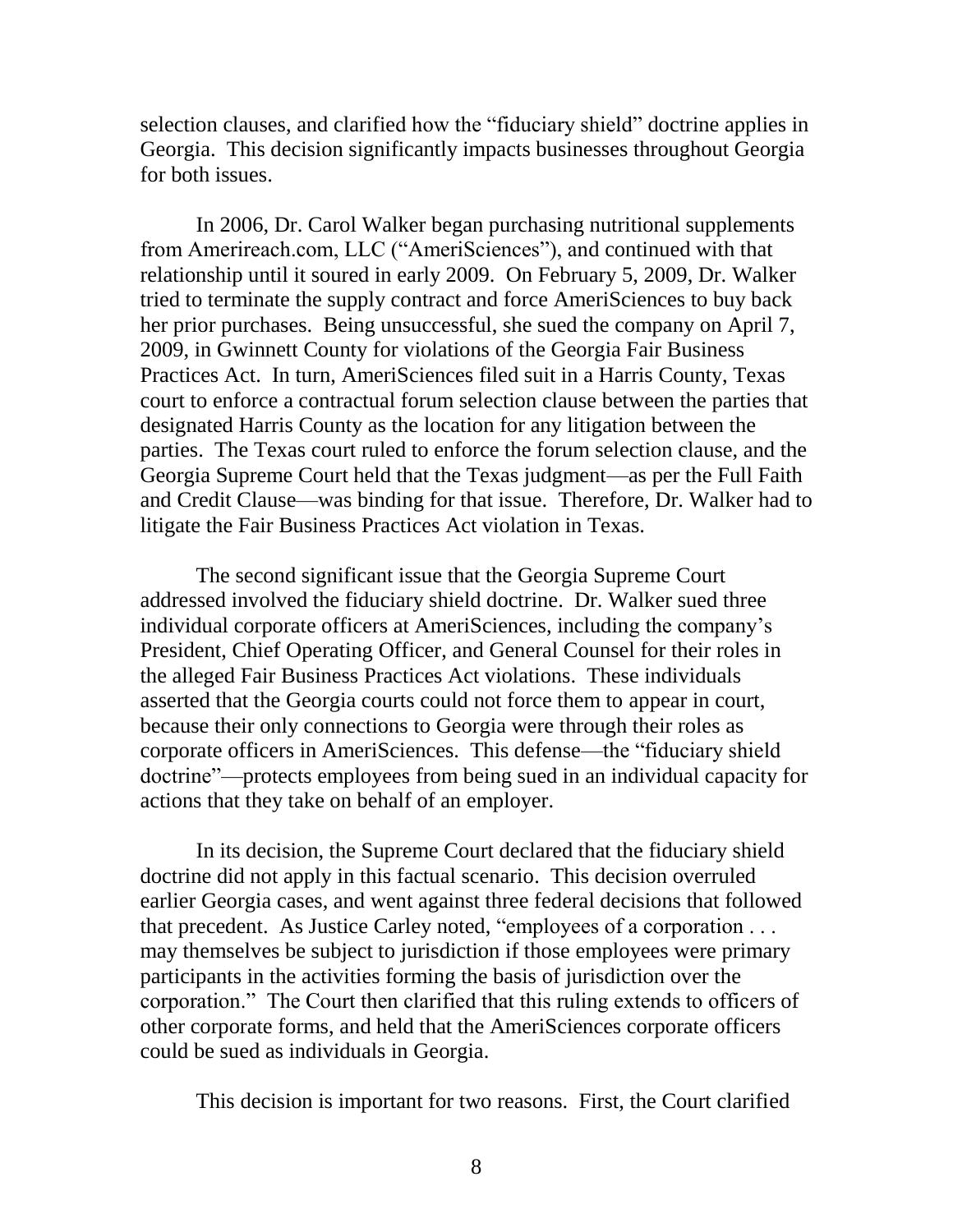that forum selection clauses will be enforced for lawsuits concerning Fair Business Practices Act claims in Georgia. Second, the Court eliminated the fiduciary shield doctrine, thereby making it easier to exercise personal jurisdiction in Georgia over individual corporate officers. This decision opens the door for corporate officers who violate Georgia laws to be sued in an individual capacity, and makes it easier for Georgia citizens to recover damages against those individuals when necessary.

#### <span id="page-12-0"></span>**Benedict v. State Farm Bank, 309 Ga. App. 133 (2011)**

The Georgia Court of Appeals ruled heavily against consumer interests with this far-reaching decision. In 2003, State Farm Bank issued a credit card to C.M. Benedict. In July 2006, State Farm informed Benedict that it intended to increase the card's interest rate. During that call, State Farm representatives inquired about his card's outstanding balance, to which Benedict replied that he would be paying off his account within a month. A week later, on August 20, 2006, a second State Farm representative called Benedict and told him to pay off the balance immediately. Benedict informed the employee of his plan to pay off the balance in September, and asked that the company stop calling him. However, the representative allegedly told Benedict that State Farm would not honor his request, and instead would call Benedict as often as it liked. Benedict claimed that—true to its employee's word—State Farm called him from blocked numbers at least 168 times between August 20 and September 2. Benedict alleged that every time he picked up the phone, State Farm representatives immediately would hang up the phone but call back later.

Benedict sued State Farm in Fulton County. He claimed that State Farm's incessant phone calls amounted to an invasion of privacy or an intentional infliction of emotional distress. State Farm moved to dismiss Benedict's claim, and also sued him for both his outstanding debt and to enforce the credit card agreement's mandatory arbitration clause. The Trial Court granted State Farm's motion to dismiss Benedict's tort claims, and upheld the mandatory arbitration clause. Benedict appealed that decision, and the Georgia Court of Appeals issued its ruling on March 22, 2011.

First, the Court analyzed whether the Fulton County Superior Court properly dismissed Benedict's claims regarding invasion of privacy and intentional infliction of emotional distress. The Court quickly affirmed the ruling on intentional infliction emotional distress, because Benedict's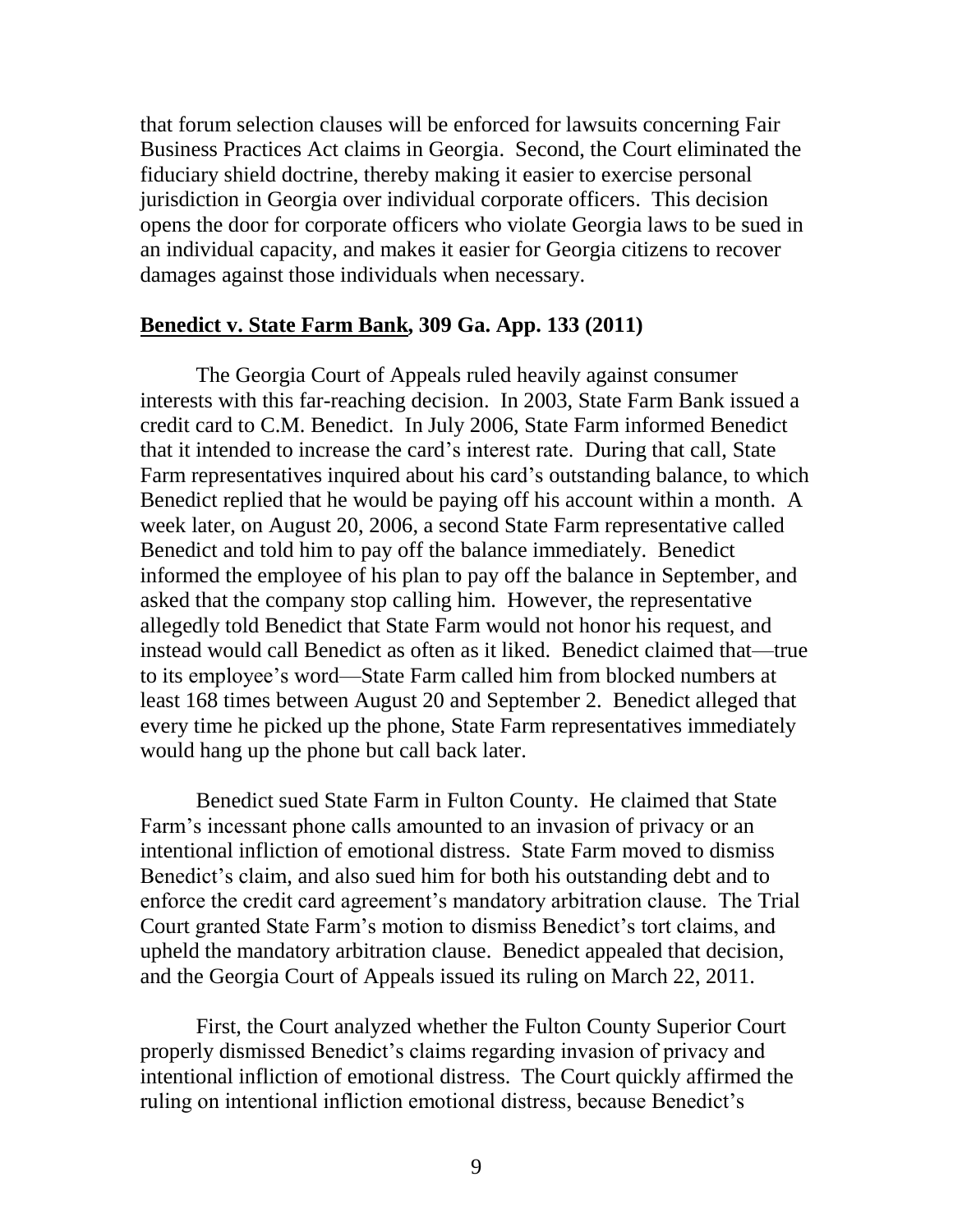complaint did not allege the requisite "humiliation, embarrassment, fright, extreme outrage, or severe emotional distress" to recover on that theory.

Second, the Court entered a lengthier discussion on the reasons as to why Benedict's invasion of privacy claim would not stand. While acknowledging that State Farm may have indeed called Benedict hundreds of times over approximately three weeks, the Court wrote that an invasion of privacy claim requires a "physical intrusion" that is more than "merely annoying someone or disturbing his peace or tranquility." Here, Benedict would need to show that the incessant collection calls were "akin to surveillance, a physical trespass upon his property, or a physical touching of his person" to sufficiently state this claim. Since Benedict did not show that the 168 calls rose to this standard, the Court of Appeals affirmed the dismissal.

Finally, the Court analyzed whether the Trial Court erred when it compelled Benedict to arbitrate the claim for outstanding credit card fees. Benedict appealed this ruling on the basis that State Farm provided no evidence whatsoever that it ever informed Benedict of a mandatory arbitration clause. Benedict claimed that since the company was unable to show this fact, the clause was unenforceable. The Court, however, rejected this argument, noting that the company's "usual and customary business practice was to mail a newly issued credit card and a copy of the standard agreement to the cardholder in a single envelope," and that Benedict referenced a "Credit Card Agreement and Disclosure Statement" in his pleadings. The Court deemed this evidence sufficient to show that State Farm provided notice of the mandatory arbitration clause to Benedict. Thus, the Court of Appeals affirmed the Trial Court's rulings in favor of State Farm Bank.

This decision is important for two reasons. First, the Court of Appeals affirmed significant barriers to recovery against creditors who harass consumers via telephone calls. The Court passed on the chance to expand consumer protections as it did in *Anderson*, <sup>1</sup> where it held that a plaintiff

 $\overline{a}$ 

<sup>&</sup>lt;sup>1</sup> The Court distinguished this case from *Anderson v. Mergenhagen*, 239 Ga. App. 546 (2007), which Benedict relied upon to show that "a relatively harmless activity can become tortious with repetition as when, for example, telephone calls are repeated with such persistence and frequency as to amount to a course of hounding the plaintiff, and becoming such a substantial burden to his existence." (internal citation omitted). The Court noted that the defendant's actions in *Anderson* involved visual surveillance rather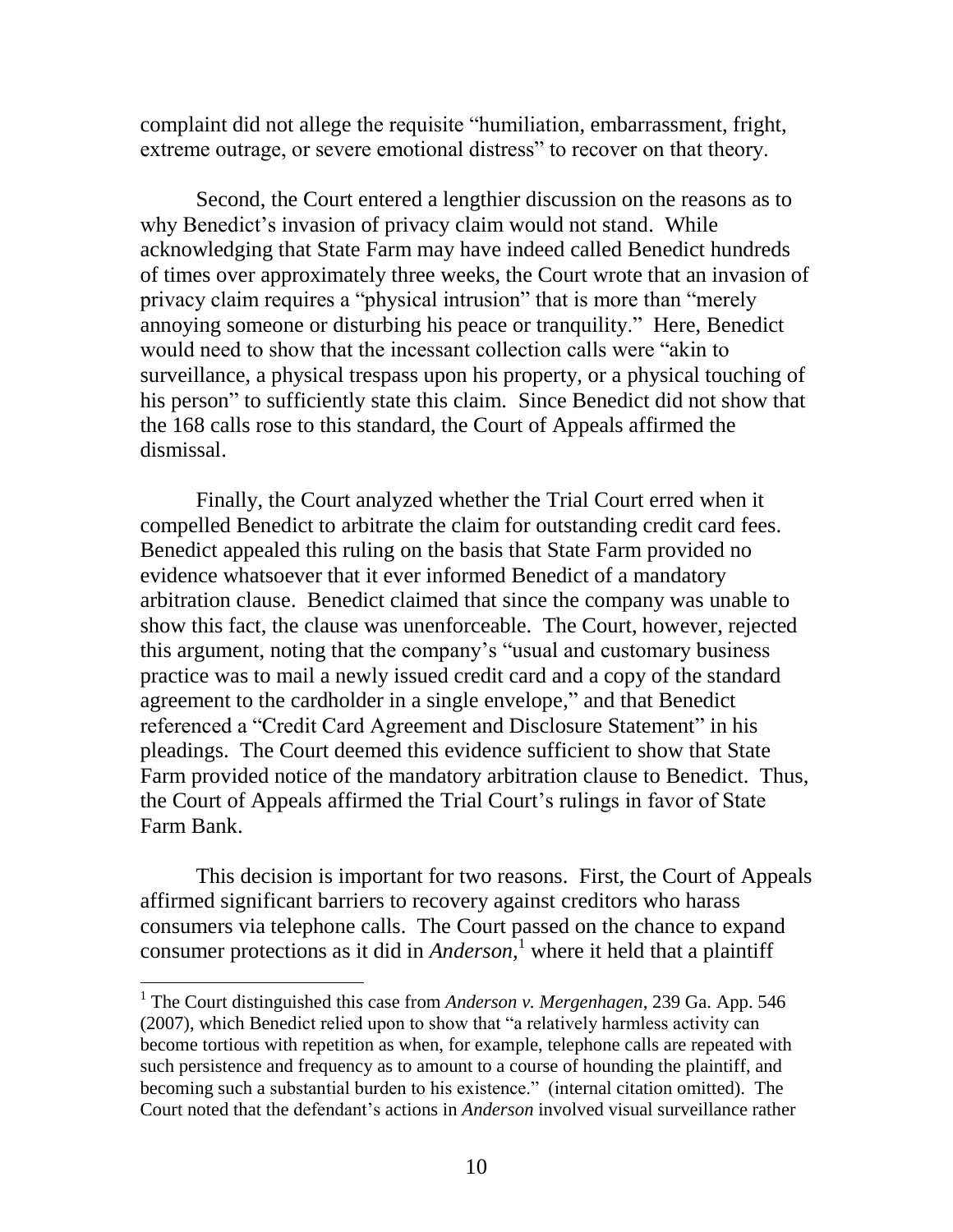could show an invasion of privacy based on a defendant's frequent video surveillance of her actions. Rather, the court restricted the full impact of that ruling, and upheld a requirement of "physical intrusion" for invasion of privacy claims. This opens the door to similar behavior by collection agencies in the future, as the Court held that incessant phone calls—such as allegedly occurred here—are not actionable invasions of privacy.

Second, the Court of Appeals reinforced the binding nature of arbitration clauses in consumer contracts. While arbitration is theoretically a fair proceeding in front of an unbiased neutral party, consumer groups disfavor this method of alternative dispute resolution when doing so is detrimental to the consumer. While certain types of arbitration may be entered into voluntarily, in this case, Benedict claimed that State Farm could not show that it ever informed him of a mandatory arbitration clause. The Court of Appeals did not make State Farm prove that it gave notice to Benedict; rather, it merely made the corporation show that its standard business practice was to include such clauses when it issued new credit cards. Therefore, the Court instituted a low standard—one where the defendant need only show customary practice, rather than specific notice that corporations must abide by to enforce the validity of mandatory arbitration clauses.

The Georgia Supreme Court denied certiorari on November 7, 2011; therefore, this case will remain good law for the foreseeable future.

#### <span id="page-14-0"></span>**[Novare Group, Inc. v. Sarif, 290 Ga. 186 \(2011\)](http://www.gasupreme.us/sc-op/pdf/s11g0478.pdf)**

 $\overline{a}$ 

This case involves sales representatives' broken promises regarding scenic views that buyers would enjoy from their new Atlanta high-rise condominiums. In late 2005 and early 2006, eight people purchased units in the 26-story Twelve Atlantic Station condominium complex. According to plaintiffs, the sales representatives and advertisers touted the condos' "spectacular city views" of the Atlanta skyline. The representatives allegedly promised that these breathtaking views would remain unobstructed, and that the only surrounding development would be no taller than low- to mid-rise office buildings. Nothing, in the purchasers' eyes, would ever block those views.

than harassing phone calls, and that Benedict made no showing whatsoever that the frequent phone calls constituted a "substantial burden to his existence."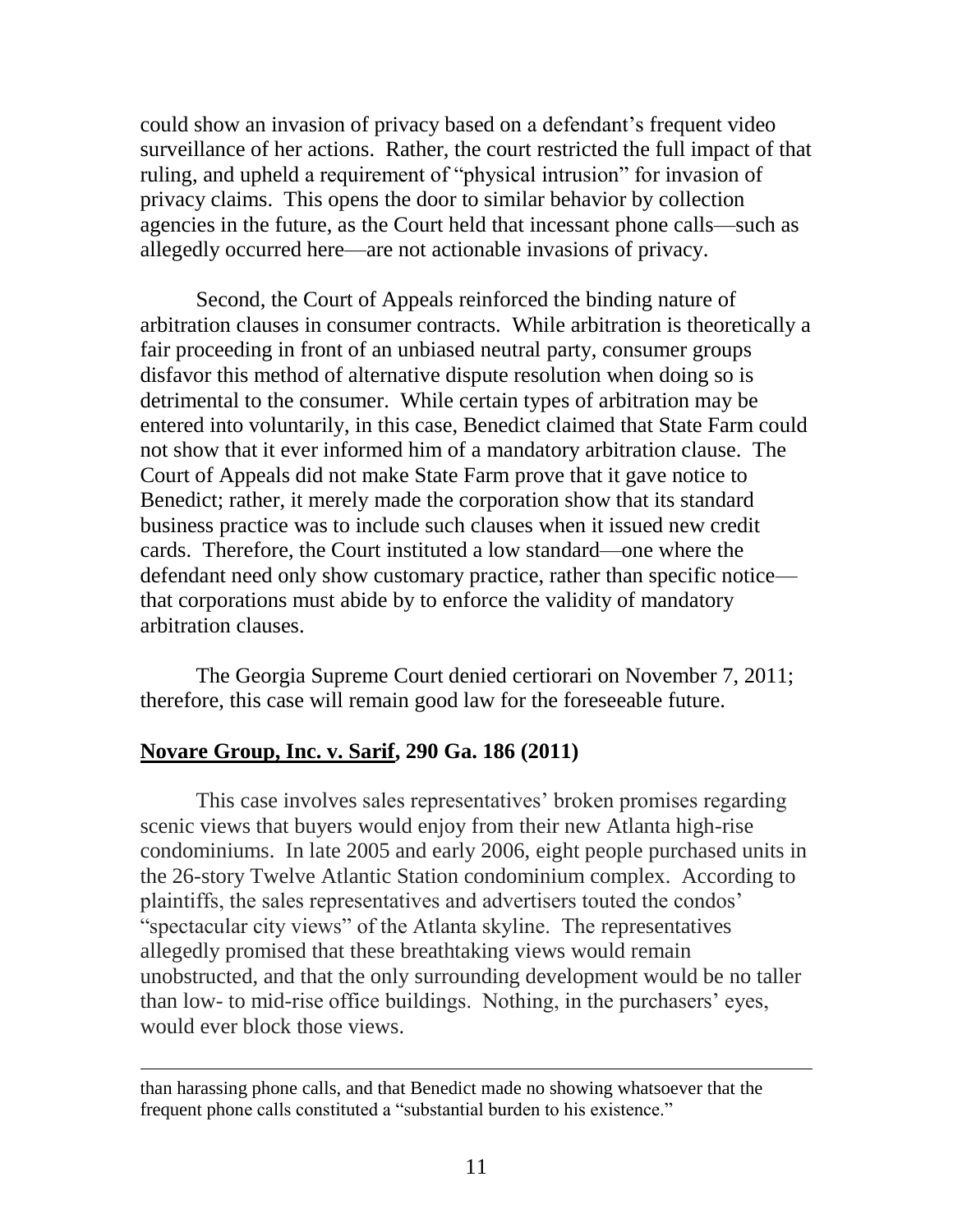The purchasers were fooled. The developers—while simultaneously promoting the unobstructed views—were allegedly planning to build a 46 story apartment building directly across the street from the purchasers' new condos. This taller building would completely obstruct the cherished views. After learning of this construction, the purchasers sued the builders and representatives for fraud, negligent misrepresentation, negligent supervision, and violations of the Georgia Fair Business Practices Act. The Fulton Superior Court ruled in favor of the developers, the Court of Appeals reversed that ruling, and the Georgia Supreme Court agreed to hear the case.

The Georgia Supreme Court ruled in favor of the developers. The Justices based their ruling on the plain language of the consumers' contracts. On each contract, the developers wrote that "[t]he views from the natural light available to the Unit may change over time due to, among other circumstances, additional development and the removal or addition of landscape." Furthermore, in accordance with the Georgia Condominium Act, the very first contract page stated that "[o]ral representations cannot be relied upon as correctly stating the representations of seller." The Court held that since the consumers "all signed agreements that expressly state[d] that the views may change over time," they could not rely on what the sales representatives promised. Therefore, the purchasers could not bring the suit.

This decision reinforced that, at the end of the day, "caveat emptor" rules in Georgia. The Court strictly looked at the plain language of the real estate contracts, and refused to allow consumers to sue for oral misrepresentations made during the sales process. This interpretation of the consumer's claims seemingly ignored certain provisions of the Georgia Fair Business Practices Act, which do not have the same reliance requirements as the common law claims. Furthermore, this decision significantly insulates developers from liability, and provides no incentive to ensure that sales representatives tell the truth to consumers. So long as a contract contains enough pointed disclaimers, then the developer's sales representatives may, apparently, utter whatever falsities that they believe will ensure a closing. This decision effectively waters down the consumer protections that should have been afforded by the Georgia Fair Business Practices Act. As the Georgia Supreme Court harshly reminded Georgia consumers with this decision, "Let the buyer beware."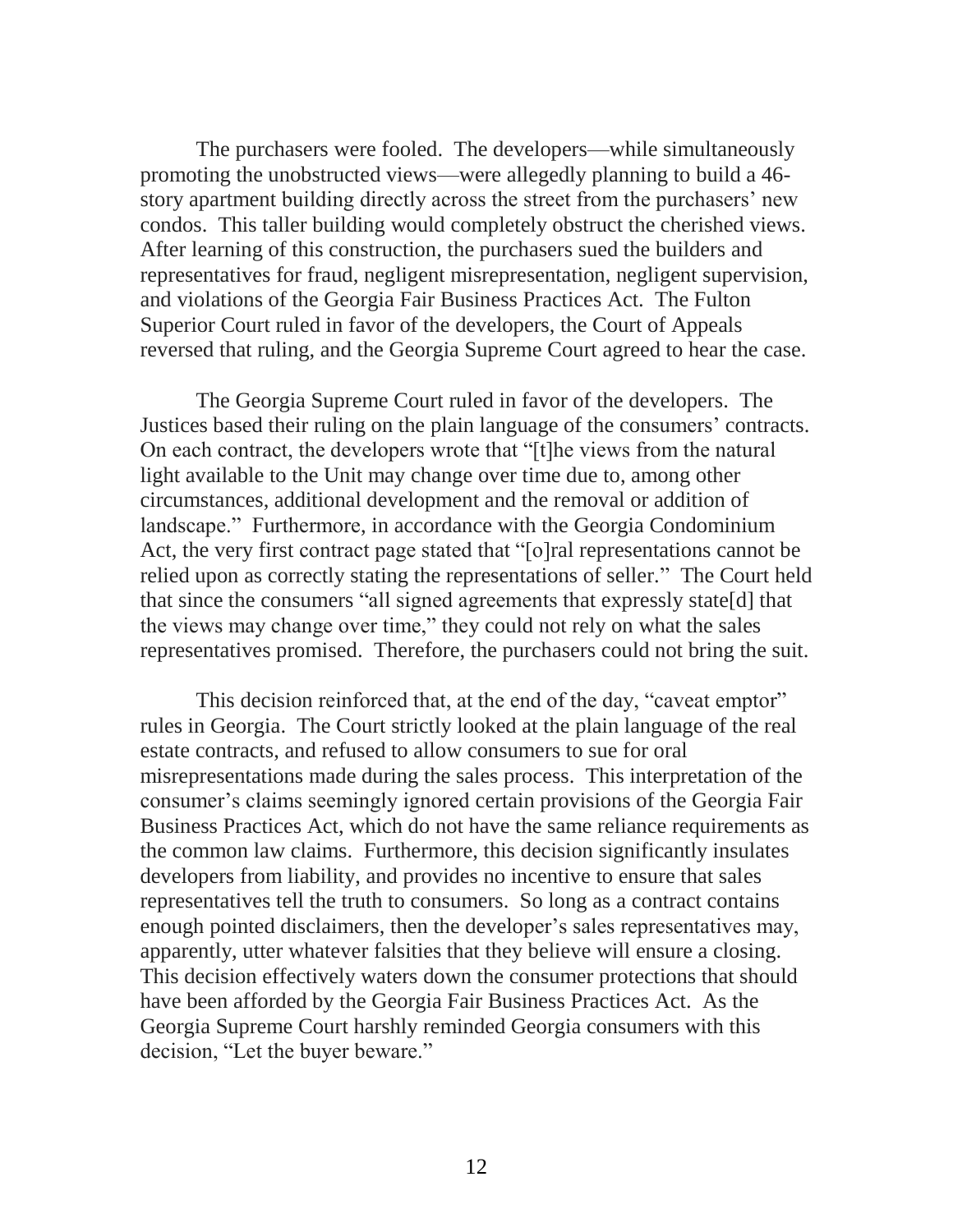#### <span id="page-16-0"></span>**[Pollman v. Swan, 289 Ga. 767 \(2011\)](http://www.gasupreme.us/sc-op/pdf/s10g1989.pdf)**

Stephen and Linda Pollman purchased a Savannah townhome in 2004. The couple soon found that their new home—built by Swan Construction had multiple defects that decreased its value. Therefore, they sued the construction company for claims of breach of contract, negligence, fraud, and violations of the Georgia Racketeer Influenced and Corrupt Organizations Act ("RICO"). The Trial Court quickly ruled in favor of the construction company on the contract, negligence, and RICO claims, and the Court of Appeals affirmed this decision. The Georgia Supreme Court agreed to hear this case because it wanted to clarify two issues: (1) the rationale for the RICO claim decision; and, (2) the reasons that the plaintiffs lost on the contract and negligence claims.

The Supreme Court first examined the Pollmans' RICO claim. The Court of Appeals initially ruled that the Pollmans could not proceed with the RICO suit because they did not prove that they detrimentally relied on Swan Construction's alleged misrepresentations. The Supreme Court, however, ruled that the Court of Appeals' analysis was incorrect, and instead followed the United States Supreme Court's RICO interpretation in *Bridge v. Phoenix Board & Indemnity Co.*, 553 U.S. 639 (2008). There, the U.S. Supreme Court held that the plaintiffs did not need to show specific reliance on the alleged misrepresentations to go forward with their suit. Adopting this rule, the Georgia Supreme Court ruled that the Pollmans were not required to show detrimental reliance as a prerequisite to the RICO claim. This new reading makes it easier for plaintiffs to bring these actions.

Second, the Court ruled that the Pollmans lost on their claims of breach of contract and negligence because they did not provide concrete evidence from which one could calculate specific damages. Since the Pollmans could not show any evidence other than the amounts for which they purchased and sold the townhome, they could not go forward with the breach of contract and negligence claims. The Pollmans did not need to provide a specific dollar amount when attesting to damages suffered; however, they nonetheless needed to "present evidence sufficient to serve as the basis for a fact finder to calculate the amount of damages due" should the defendants be found liable. This ruling should be a cautionary message to consumers' attorneys that they must plead their damages with discrete and concrete evidence in similar lawsuits.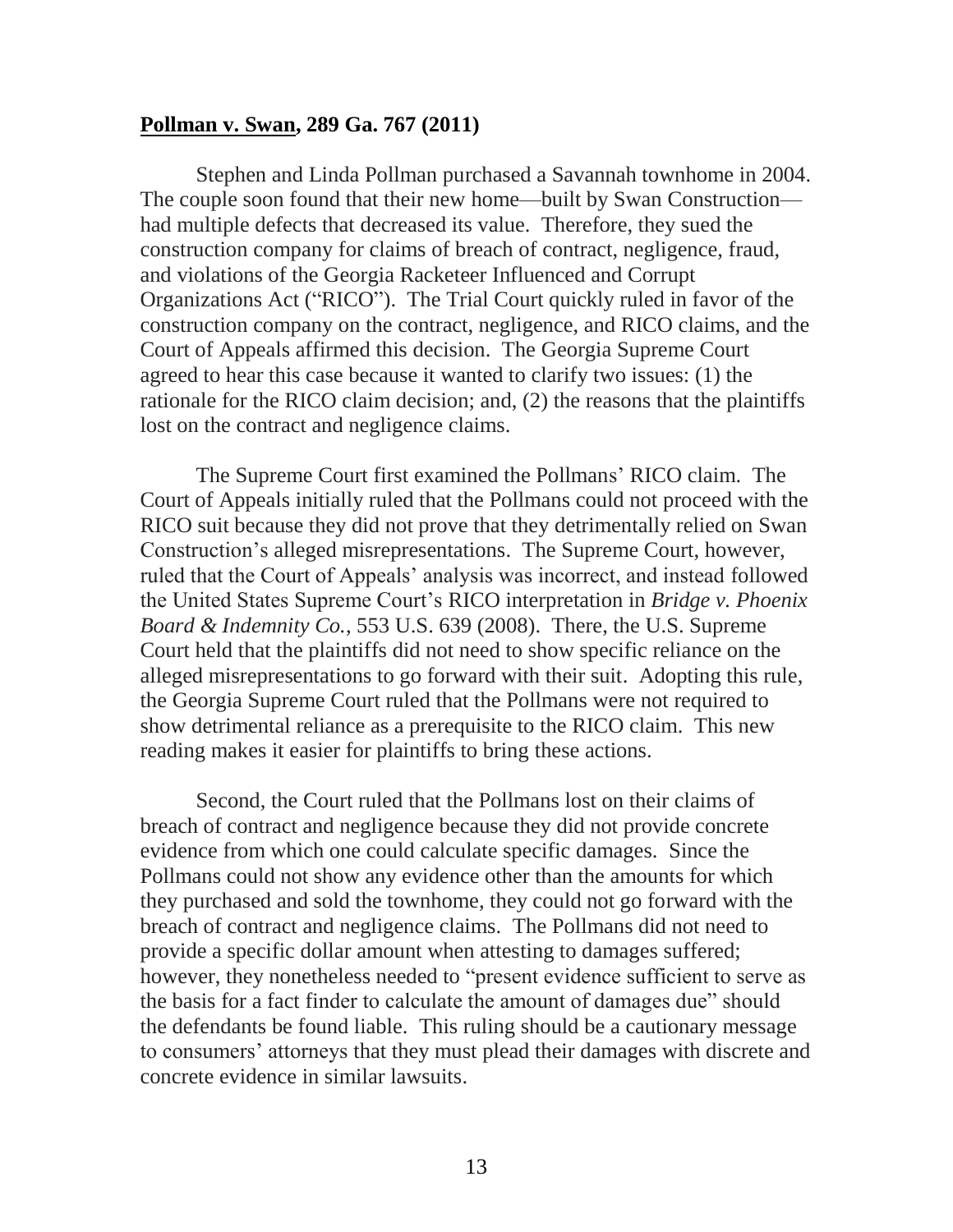#### <span id="page-17-0"></span>**Thomas v. Bank of America Corp., 309 Ga. App. 778 (2011)**

This decision demonstrates how consumers should use great discretion before purchasing certain financial packages. In 2007, Bank of America offered Thomas a debt cancellation product called "Credit Protection Plus." The bank sold this product to ensure debt cancellation in the event of a consumer's job loss, injury, death, or other enumerated condition. While the selected Bank of America customers could each purchase this product for 95 cents per \$100 of outstanding credit card debt, not every consumer qualified for all of the product's benefits. Therefore, while various consumers bought Credit Protection Plus, some of them—such as Thomas—did not receive all the benefits that the package offered.

When Thomas purchased the Credit Protection Plus package, Bank of America officials allegedly never told her that she did not qualify for the package's full range of services. Rather, she claimed that Bank of America employees misrepresented to her that she would receive debt cancellation services for which she was actually ineligible. Thomas brought a class action lawsuit against the bank for claims of insurance fraud, unfair and deceptive acts, and RICO violations. After a series of decisions concerning the proper venue, the Trial Court dismissed the lawsuit because it ruled that federal banking law preempted this action.

Thomas appealed the Trial Court's ruling on two main grounds. First, she argued that, despite federal banking laws on the issue, debt cancellation contracts are inherently of state concern, which requires those lawsuits to proceed in state courts. The Court of Appeals disagreed, holding that federal banking laws expressly preempt the entire field of debt cancellation contracts. The Court noted that the Comptroller of the Currency regulates these contracts pursuant to 12 C.F.R. § 37.1, which "sets forth the standards that apply to debt cancellation contracts and debt suspension agreements entered into by national banks." Therefore, Thomas could not proceed in state court on this issue.

Second, Thomas argued that debt cancellation contracts act as insurance policies that are subject to state—rather than federal—regulation. The Court of Appeals, however, responded that debt cancellation contracts are not insurance policies because a "[bank's] necessity to maintain such reserves and to adjust its charges in relation to both reserves and the risk involved in a particular transaction has long been recognized as an essential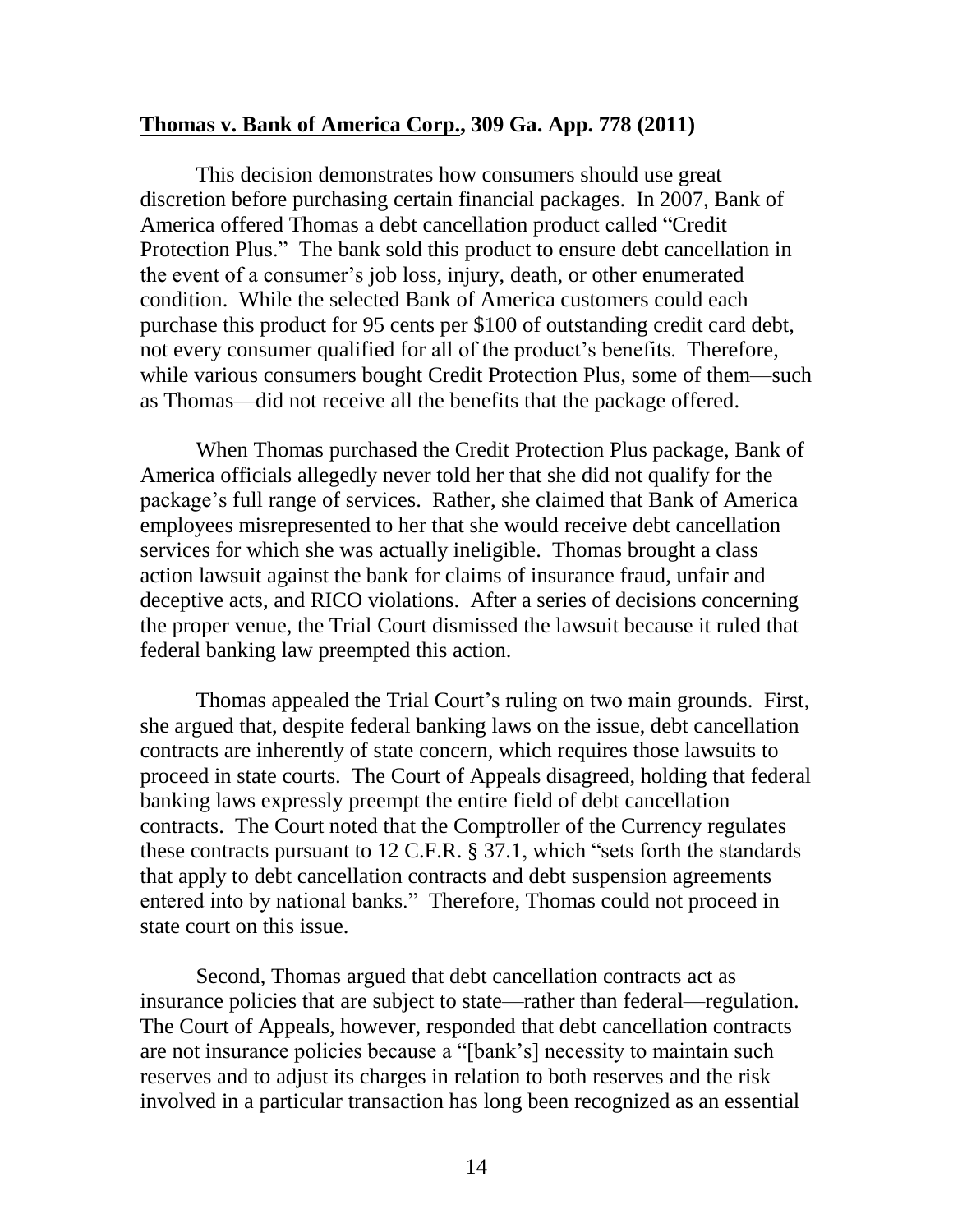part of the business of banking." Therefore, Thomas could not sue in a Georgia state court, and instead had to bring her action in federal court.

While this case's immediate issues involved the proper forum for litigation, Thomas never would have been in this situation if she had been thoroughly advised of the financial package that she purchased. When deciding whether to purchase similar financial packages, consumers must take extra precautions to employ "caveat emptor" skepticism. Consumers should refrain from making such a purchase if unable to consult an expert or if unsure of the package's specificities.

While remaining good case law for the immediate future, the holding of this case may soon no longer be applicable in Georgia depending on certain provisions of the Dodd-Frank Wall Street Reform and Consumer Protection Act. As those preemption issues are still being ironed out, it is not entirely clear at this time how the Act will apply to lawsuits such as this.

# **CONSUMER DEBT**

#### <span id="page-18-0"></span>**[Cook v. NC Two, LP, 289 Ga. 462 \(2011\)](http://www.gasupreme.us/sc-op/pdf/s10g1374.pdf)**

The Supreme Court reinforced Georgia safeguards from abusive debt collection practices with this decision. By mandating strict compliance with O.C.G.A. § 18-4-64(a), the Court ruled that judgment creditors—people or companies that collect outstanding debt pursuant to a valid court-issued judgment—who attempt to garnish a consumer's assets must wholly satisfy notice requirements that protect consumer interests.

Under O.C.G.A. § 18-4-64(a), a judgment creditor must timely notify a consumer by one of several methods within a short time of taking a garnishment action. Generally, garnishment actions are between a judgment creditor and an entity that holds a consumer's assets—such as a bank or employer. Garnishment actions compel these asset-holders to hand over a consumer's money to the judgment creditor. Unless expressly notified, the consumer may never know that this action occurred until after the money has been debited from his or her account. Therefore, this statute ensures that a consumer is provided with early notice of a garnishment action so that he or she may intervene and raise any objections, or to request garnishment exemptions pursuant to various Georgia and federal statutes.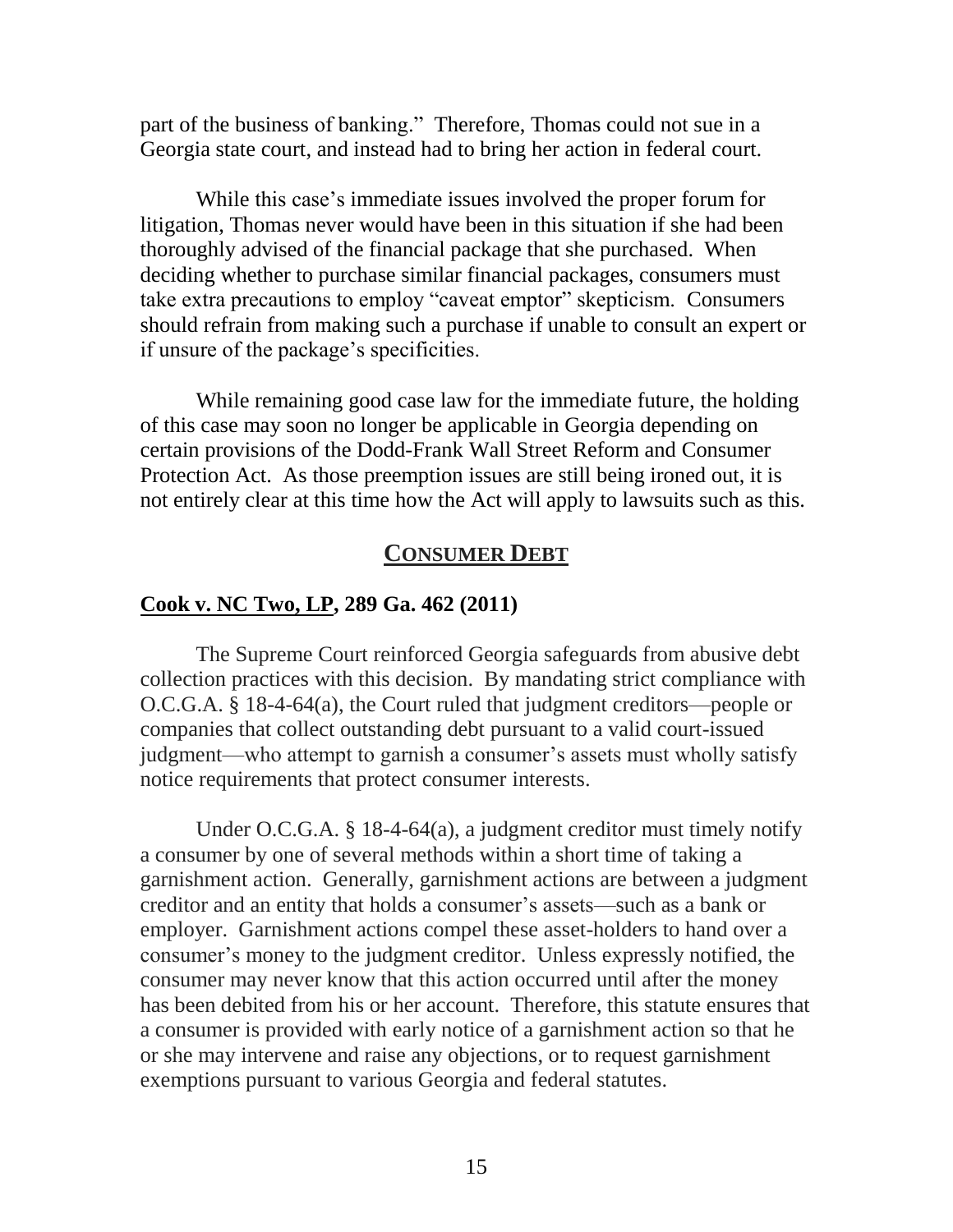In 2009, NC Two, L.P, a debt collector, served a summons of garnishment to an Athens, GA bank, and ordered that the bank turn over assets belonging to Mr. Kenneth Cook. Under O.C.G.A. § 18-4-64(a), NC Two was required to send Mr. Cook a written notice within three days after serving the summons to Mr. Cook's bank. However, NC Two did not mail that notice until eight days after it served the bank. Mr. Cook sued NC Two for failure to provide the timely notice, and NC Two argued that—while not strictly complying with the three-day notice requirement—it nonetheless "substantially complied" with the notice statute.

The Trial Court ruled in favor of NC Two, and the Court of Appeals affirmed that decision. The Georgia Supreme Court agreed to hear this case to determine whether NC Two "substantially complied" with O.C.G.A. § 18-  $4-64(a)$ .

The Georgia Supreme Court reversed the lower court's decision, and ruled that NC Two did not substantially comply with the three-day requirement for providing notice. The Court noted that the Georgia legislature passed O.C.G.A. § 18-4-64(a) after the U.S. Supreme Court ruled in *North Georgia Finishing v. Di Chem*, 419 U.S. 601 (1975), that Georgia's then-existing garnishment laws violated a consumer's due process by denying the consumer an early opportunity to contest a garnishment action. Accordingly, the Georgia General Assembly passed O.C.G.A. § 18-4-64(a) to require a judgment creditor to provide notice either by delivering a copy of the garnishment summons "as soon as is reasonably practicable," or by mailing the notice within three days after the creditor serves the bank.

These rules ensure that a consumer in Mr. Cook's position has sufficient time to protect his own interests. In ruling against NC Two, the Supreme Court held that "when the statute is plain and unambiguous and susceptible to but one natural and reasonable construction," the plain language of the statute must be followed. Therefore, in Georgia, a judgment creditor must strictly abide by the three-day notice requirement when mailing a garnishment notice to a debtor.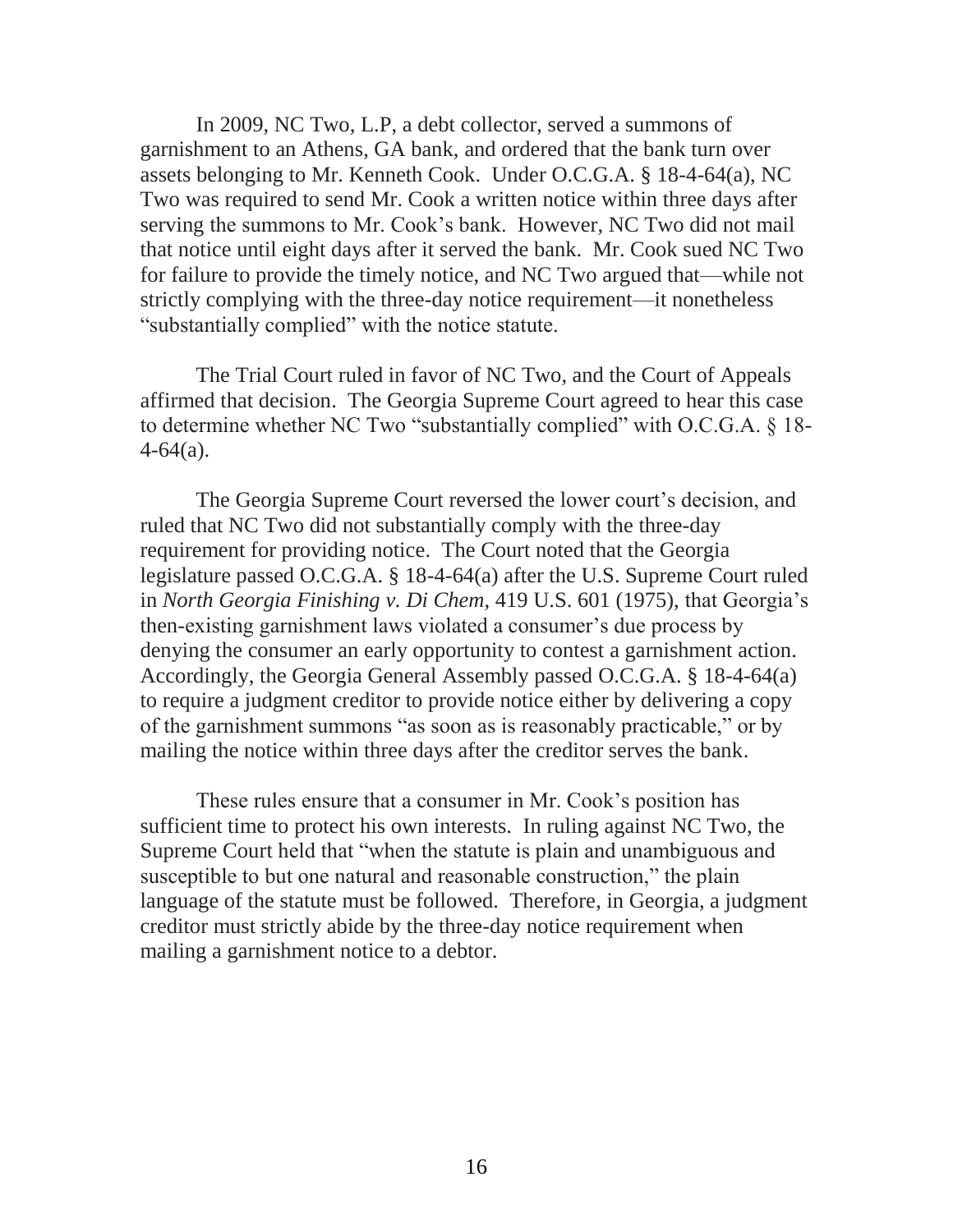# <span id="page-20-0"></span>**[In re: UPL Advisory Opinion, No. 2010-1 \(Sept. 12, 2011\)](http://www.gasupreme.us/sc-op/pdf/s11u0028.pdf)**

This advisory opinion<sup>2</sup> clarified when a licensed attorney must represent a person or corporate entity in garnishment actions. The Court concluded that a non-lawyer may not represent someone who is served with judicial notice to surrender money in settlement of a debt or claim. Should a non-lawyer, such as a clerical or administrative corporate employee, attempt to answer for another individual or a corporation in such an action, then that person would be engaging in the unlicensed practice of law.

Justice Nahmias pointed out, in his concurring opinion, that interested parties should propose court rules that would allow a non-lawyer corporate agent to file garnishment answers. Such rules, if adopted, would significantly lessen the corporate burden of hiring counsel for garnishment work, as it would allow the corporation to use non-lawyer personnel to undertake some of the routine aspects of these proceedings.

In early 2012, the Georgia General Assembly followed Justice Nahmias's suggestion and passed H.B. 683. This bill amended O.C.G.A. § 18-4-1 to specifically clear the way for authorized officers or employees including non-licensed attorneys—to file certain answers on behalf of garnishees. This amendment is important to consumers because, when filing these answers, the responding individual's decisions may significantly impact a consumer's well-being. These decisions may include ascertaining forms of excludable income, making ownership determinations, and applying other legal principles to potentially complicated factual scenarios. As filing these answers is no longer considered the practice of law, nonlicensed corporate officers and employees may now make these decisions without the aid of counsel.

# **GENERAL CONSUMER INTERESTS**

# <span id="page-20-1"></span>**Karle v. Belle, 310 Ga. App. 115 (2011)**

 $\overline{a}$ 

This decision impacts landlords and tenants throughout Georgia. Under O.C.G.A. § 44-7-14, an out-of-possession landlord may not be responsible for a damages stemming from his or her property if certain

 $2^2$  An advisory opinion is an opinion by the Court that does not have the effect of deciding a specific legal issue, but instead is the Court's standpoint on a given rule or proposition.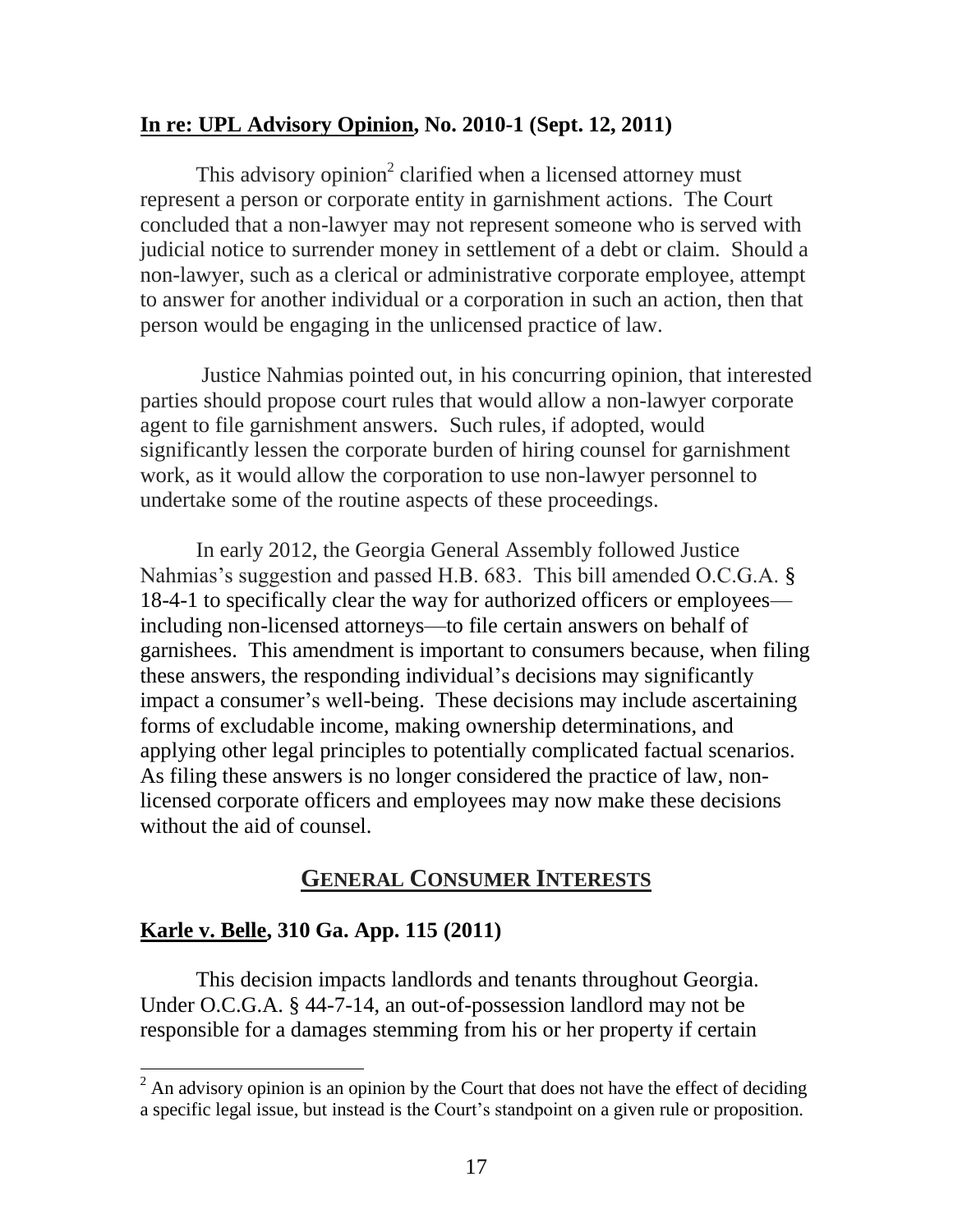conditions are met. The statute reads that such a landlord "is not responsible to third persons for damages resulting from the negligence or illegal use of the premises by the tenant; provided, however, the landlord is responsible for damages arising from defective construction or for damages arising from the failure to keep the premises in repair."

In 2005, Manjiri Karle purchased an Atlanta condo that he began leasing to the Pulipakas, who remained in exclusive possession throughout all relevant times. On March 5, 2008, the condo's hot water heater burst, causing significant damage to a neighboring unit owned by Euris Belle. Belle sued Karle, claiming that Karle breached his landlord's duty to repair and maintain the hot water heater. Belle moved for summary judgment, and the Trial Court ruled in the plaintiff's favor. Karle appealed, claiming that as an out-of-possession landlord without the requisite notice—he was not liable for those damages under O.C.G.A. § 44-7-14.

The Court of Appeals ruled in favor of the out-of-possession landlord, Karle. The Court wrote that Karle fully qualified for the protections of O.C.G.A. § 44-7-14, because he relinquished control of the condo to the Pulipakas, fully parted with possession, and never revoked those conditions. The Pulipakas, meanwhile, testified that they never reported any problems to Karle, and that Karle could not otherwise have known that the hot water heater was malfunctioning. Therefore, in accordance with O.C.G.A. § 44-7- 14, Karle was not liable to Belle for the damages to his condo.

This decision is important to consumers because it shows that tenants must inform the landlord of problems with the property, or else the landlord may not be responsible if something goes wrong. This conclusion may serve to be problematic, because it seems to require residents to rely on neighboring tenants to inform their landlords of property problems if the neighbor wants to eventually sue that landlord for property damages. Therefore, tenants should be careful to timely and accurately report any property problems as soon as they arise.

#### <span id="page-21-0"></span>**[Riggins v. Deutsche Bank National Trust Co., 288 Ga. 850 \(2011\)](http://www.gasupreme.us/sc-op/pdf/s10a1970.pdf)**

This case is very important for anyone who may inherit a gift from someone's will. Here, Amanda Jones owned a home in Fulton County, where she lived with her niece, Lillie Mae, and her great-niece, Riggins. Before passing away, Amanda executed two wills. The first will—executed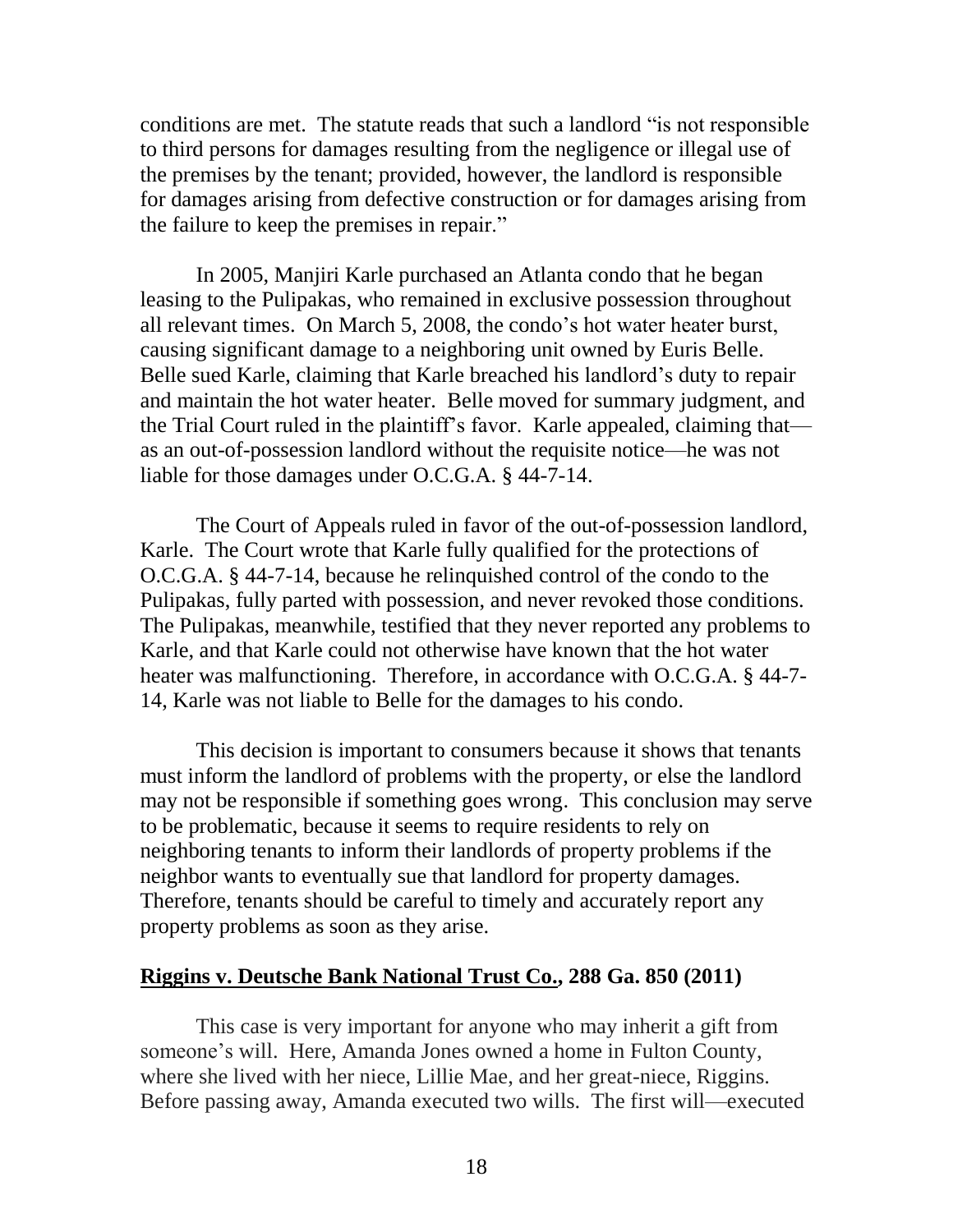June 13, 2003—left her entire property to her stepson, Eugene. Amanda later reconsidered this decision, and decided instead to leave her property to Lillie Mae and Riggins. Amanda executed this will on October 27, 2003, and, in it, explicitly revoked the will leaving the property to Eugene.

After Amanda passed away in April of 2005, Lillie Mae and Riggins continued to live in Amanda's house. They did not immediately offer the will for probate, presumably deciding to deal with those formalities later. However, during this time, Eugene—knowing that his stepmother had passed—probated the will in his possession, took ownership of the property, and transferred ownership of the property to Ameriquest Mortgage Company, which later sold it to Deutsche Bank. While Riggins and Lillie Mae initially had a superior will, Eugene quickly took control of the property and sold it.

After learning of Eugene's actions, Lillie Mae and Riggins tried to probate the October 27 will. They argued that they owned the property, because that later will left the property to them and explicitly revoked Eugene's will. Deutsche Bank, on the other hand, argued that it owned the deed because it bought the property in good faith.

In Georgia, the "good faith" statute of O.C.G.A. § 44-2-4(a) states that "[a]ll innocent persons, firms, or corporations acting in good faith" when purchasing property are protected against any unrecorded liens or conveyances to the property. Citing this statute, the bank argued that it was a good faith purchaser because it bought the property from Ameriquest in good faith, and there were no other recorded liens or conveyances at that time. The Supreme Court agreed with the bank, and held that the good faith statute protected its interest in the property. Since Lillie Mae and Riggins had yet to probate the October 27 will when the bank purchased the property, that unrecorded deed had no bearing on the bank's ownership. Therefore, Lillie Mae and Riggins lost their claim to Amanda's house.

This case serves as a stark warning to anyone who is an intended beneficiary in someone's will. When a consumer knows that he or she was left a gift, the consumer should immediately execute the will and establish proper legal ownership over the gift. Here, Lillie Mae and Riggins lost ownership because they did not come forward with the superior will in a timely fashion. Because of this procrastination, Eugene was able to probate Amanda's first will and eventually transfer the security deed to the bank,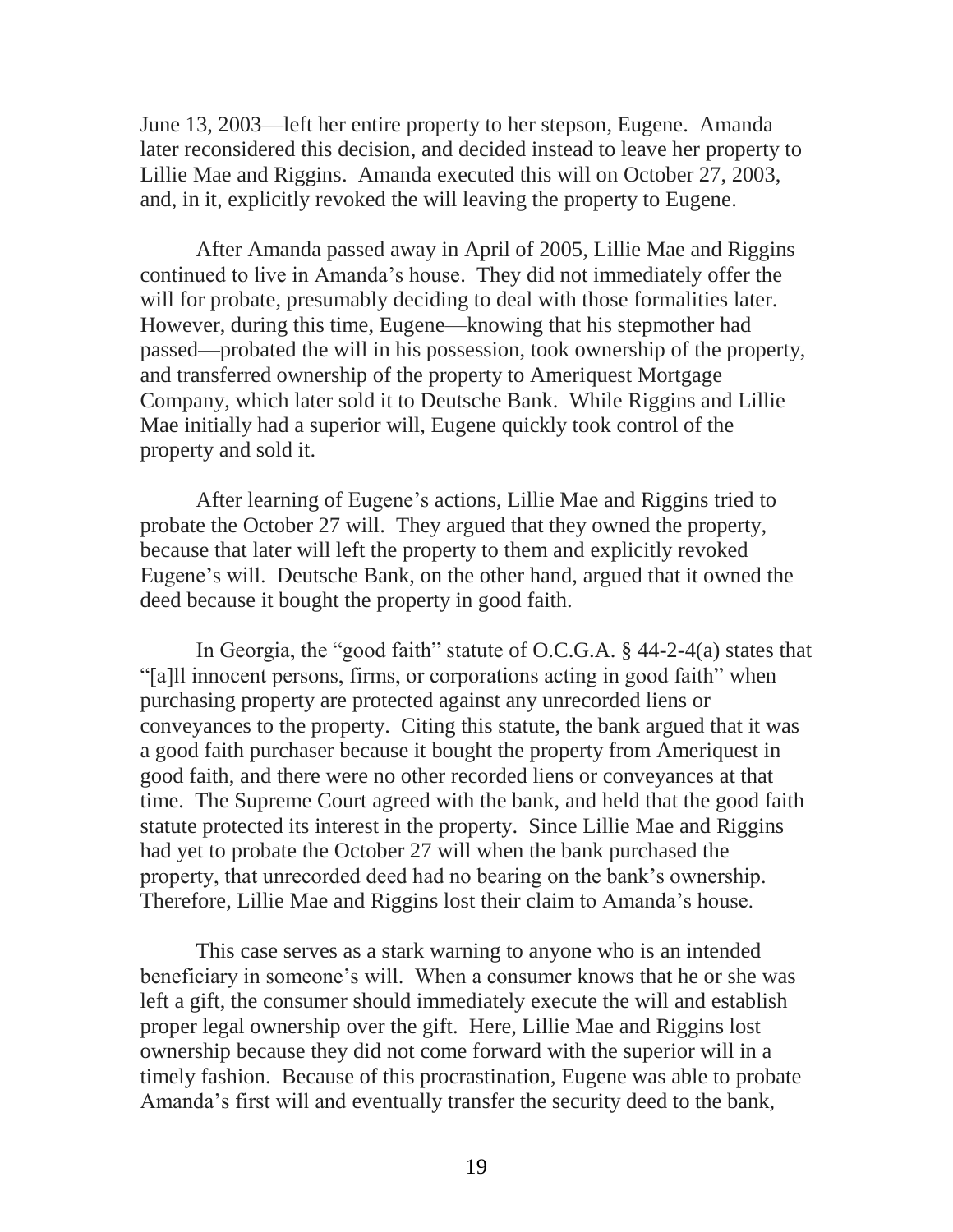which established the "good faith" defense against Lillie Mae and Riggins' claims to the house. So as to avoid a similar outcome, Georgia citizens should probate valid wills as soon as possible with the applicable local court.

# <span id="page-23-0"></span>**[Sapp v. Canal Insurance Co., 288 Ga. 681 \(2011\)](http://www.gasupreme.us/sc-op/pdf/s10g0619.pdf)**

The Georgia Supreme Court displayed significant respect for consumer and public policy interests in this opinion. Here, the plaintiff, Ms. Sapp, was injured in Tift County when a dump truck driver crashed into her car. Ms. Sapp brought suit against: (1) the dump truck driver; (2) the driver's employer, EDB Trucking; and, (3) EDB Trucking's insurer, Canal Insurance Company. She claimed that these entities were liable for damages and injuries that she sustained in the crash.

Canal Insurance immediately moved for a ruling that would protect the company from any liability for the dump truck driver's negligence. The company pointed to its insurance contract clause dictating that Canal Insurance would not be responsible for any accidents that occurred outside a 50-mile radius-of-use limitation. Here, the accident undeniably occurred outside that 50-mile radius, and the lower courts ruled in the insurance company's favor.

Ms. Garland's appeal concerned the Georgia Motor Carrier Act. Under that statute, motor carriers must be licensed and subject to certain insurance standards. A "motor carrier," under O.C.G.A. § 46-1-1(8), is a vehicle "engaged in transporting property, except household goods, in intrastate commerce in this state." Dump trucks, such as the one operated by EDB Trucking and insured by Canal Insurance, fall under this category. The Georgia Motor Carrier Act does not allow the radius-of-use limitations for motor carriers that Canal Insurance provided for. These coverage limitations may be acceptable for passenger vehicles, but not for motor carriers.

EDB Trucking never obtained the appropriate motor carrier coverage, and instead only insured the dump truck as a regular passenger vehicle. Consequently, EDB Trucking paid less money for its inadequate insurance coverage. Canal Insurance argued that, since EDB Trucking lied on its application papers by not applying for the proper motor carrier coverage, the insurance company could not be held liable for a crash that occurred outside the 50-mile radius-of-use. If accepted by the Court, this argument would have left Ms. Sapp unable to fully recover for her injuries.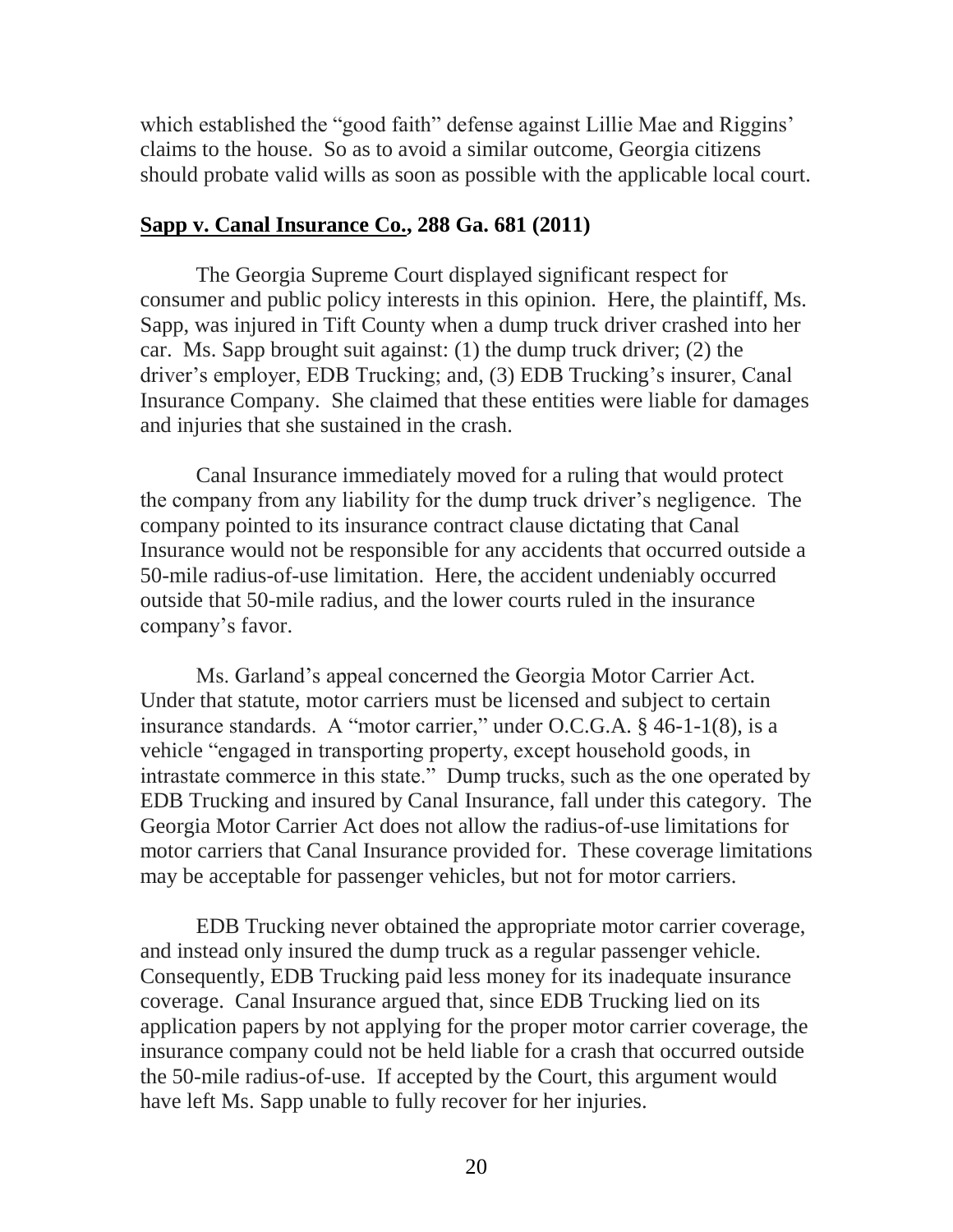The Supreme Court ruled in favor of Ms. Sapp. The Court noted that while EDB Trucking did not obtain the proper motor carrier coverage, Canal Insurance should have known that the company's dump truck was a motor carrier and required a proper insurance plan. The Court proclaimed that "any consequence arising from noncompliance with the Act by the insured motor carrier or its insurer should be suffered by one or both of the noncompliant parties rather than by the innocent motoring public." As Canal Insurance did not supply the dump truck with more comprehensive coverage, the Court ruled that Ms. Sapp could sue the company for the full policy limit of \$500,000. Therefore, the Court eschewed the 50-mile-radius limitation, as "[a]ny other result under the circumstances presented here would have the effect of rewarding an insurer for its insured's noncompliance with the law and its own duplicity or negligence in failing to supply the appropriate type of coverage to its insured, all to the detriment of the motoring public and contrary to the purpose of the Act."

The Georgia Supreme Court's decision in this case greatly benefits consumers. This ruling requires insurance companies to take responsibility for its customers even when they do not obtain proper coverage. The Court implemented good public policy, and ruled on the reality of the matter rather than on technicalities. In declaring Canal Insurance's limitations void, the Supreme Court put the best interests of Georgia citizens first.

# **GOVERNMENT TRANSPARENCY**

#### <span id="page-24-0"></span>**[City of Statesboro v. Dabbs et al., 289 Ga. 669 \(2011\)](http://www.gasupreme.us/sc-op/pdf/s11a0760.pdf)**

This case implicates government officials' violations of the Open Meetings Act. Pursuant to this statute—O.C.G.A. § 50-14-1—government officials must notify the public of when, where, and why certain meetings are to take place so that "[t]he public at all times shall be afforded access to meetings declared open to the public." The Georgia General Assembly gave Trial Courts the power to enforce compliance with this statute, which "include[s] the power to grant injunctions or other equitable relief." The statute also requires government officials to comport with specific recordkeeping requirements, all in an effort to promote the transparency and honesty of local governments.

On April 1 and April 19, 2010, the Statesboro Mayor and City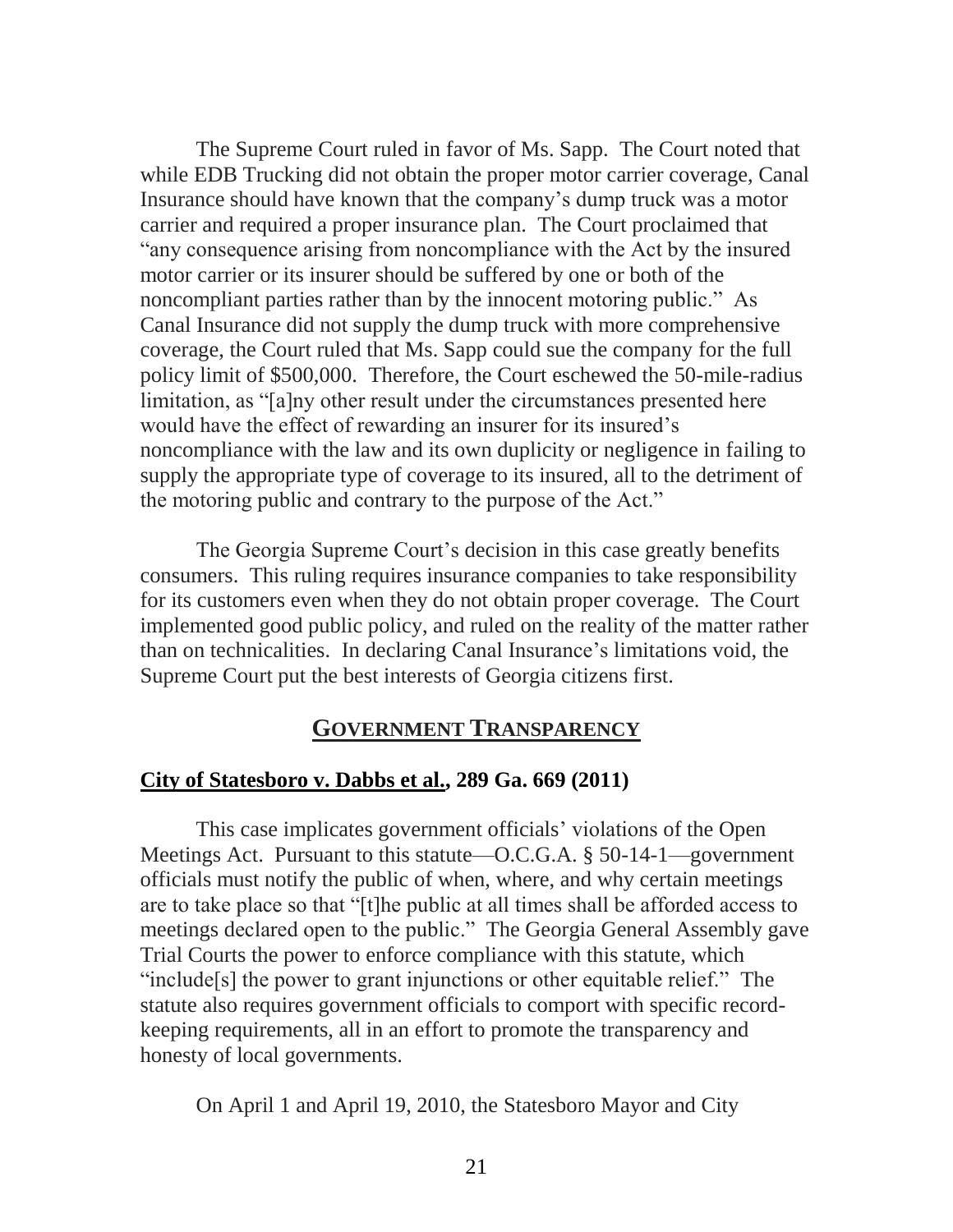Council Members met to discuss the city's budget without giving proper notice or correctly recording the meeting. After plaintiffs filed suit, the Statesboro Mayor and City Council Members admitted that they violated the Open Meetings Act by having secret meetings on the specified dates. They argued, however, that the Trial Court erred by (1) awarding attorney's fees to the citizens, and (2) issuing an injunction requiring the Statesboro officials to refrain from holding secret meetings. The Trial Court also ordered the Statesboro officials to redo the secret meetings, albeit this time in an open and public setting. The Statesboro politicians based these defenses on statutory technicalities that the citizens supposedly failed to honor, such as not sending *ante litem* ("before litigation") notice to the City before suing.

The Georgia Supreme Court affirmed the Trial Court's decision in favor of the Statesboro citizens. The Court reiterated that Georgia citizens may be awarded attorney's fees when suing to enforce the Open Meetings Act. Further, the Supreme Court maintained that the Statesboro officials were correctly prohibited from further violations of the Open Meetings Act.

The Georgia Supreme Court ruled in favor of government candor and accountability with this decision. It also clarified that government officials will be held strictly accountable to the Open Meetings Act requirements, and preserved the ability for Trial Courts to impose sanctions against officials who hold secret meetings.

In the spring of 2012, the Georgia General Assembly enacted H.B. 397 in an effort to strengthen Georgia's Open Meetings and Open Records Acts. The substantive changes include: clarifying what meetings must be open to the public, reducing the cost of record requests, providing broad enforcement powers to the Attorney General, and increasing fines for violations. This bill is considered by many to be a significant step towards greater government transparency in Georgia.

# **PRODUCTS AND CONSTRUCTION LIABILITY**

#### <span id="page-25-0"></span>**[Campbell v. Altec Industries Inc., 288 Ga. 535 \(2011\)](http://www.gasupreme.us/sc-op/pdf/s10q1379.pdf)**

This decision directly protects Georgia consumers from injuries caused by defective products. In this case, the Georgia Supreme Court allowed a longer period of time during which consumers may sue a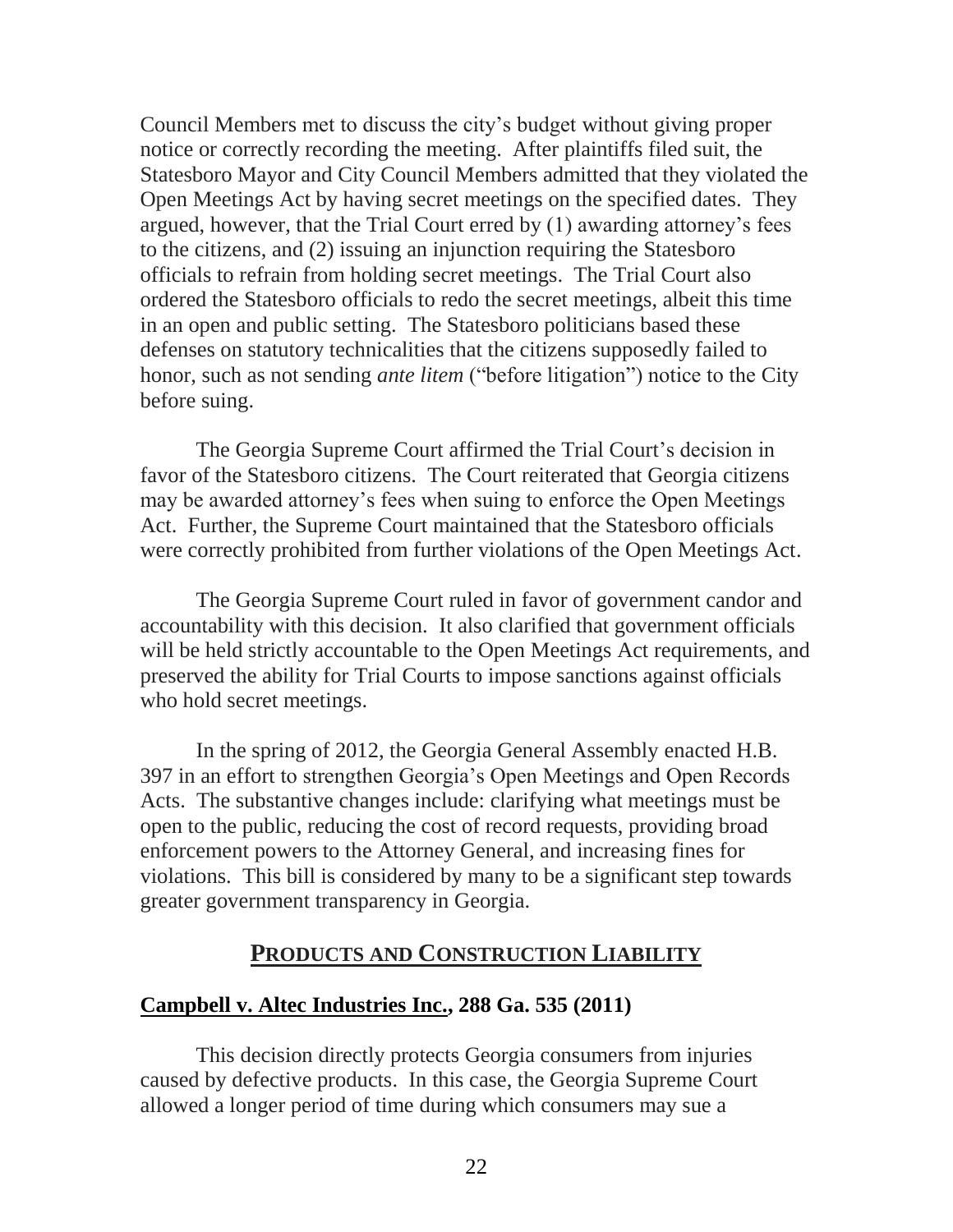manufacturer for injuries sustained from a defective product. This time period—the "statute of repose"—is similar to a statute of limitations, except that a statute of repose is a strict time frame that does not have the same exceptions as a statute of limitations. This decision gives manufacturers an increased incentive to vigorously maintain product quality and safety after a product is manufactured.

This case involved the interpretation of a Georgia state law by the federal courts. Because federal courts do not want to misapply state law, they sometimes certify a question regarding a vague or unclear issue for state courts to answer. After receiving an answer regarding how to interpret that law, the federal court may then rule on a pending issue. This allows the courts to maintain appropriate boundaries between the two jurisdictions.

Here, the United States Court of Appeals for the Eleventh Circuit sent the Georgia Supreme Court a question regarding how to correctly interpret an issue involving a products liability claim. Specifically, the Georgia Supreme Court was asked to determine the length of time during which a manufacturer could be held liable for injuries caused by a defective product.

The defendants in this case were manufacturers of a bucket truck that collapsed and traumatically injured a Georgia Power employee. The manufacturers claimed that they could not be sued because the consumer did not timely file an action. Under O.C.G.A. § 51-1-11, an injured consumer may not sue product manufacturers for injuries that occurred more than 10 years after a consumer buys a product.

The manufacturers argued that the statute's 10-year time period began when the manufacturers made the product, rather than when the manufacturers sold the product. Under this interpretation, the injured consumer would not have been able to sue for her injuries because she was injured more than 10 years after the truck was made. The consumer, however, claimed that the Court should interpret the statute of repose as beginning when her employer purchased the product, which occurred within the applicable 10-year time period.

The Georgia Supreme Court ruled that the 10-year time period does not begin running until "the sale of the finished product to the consumer who is intended to receive it as new." Thus, the Court allowed the injured plaintiff to sue the bucket truck manufacturers for the company's defective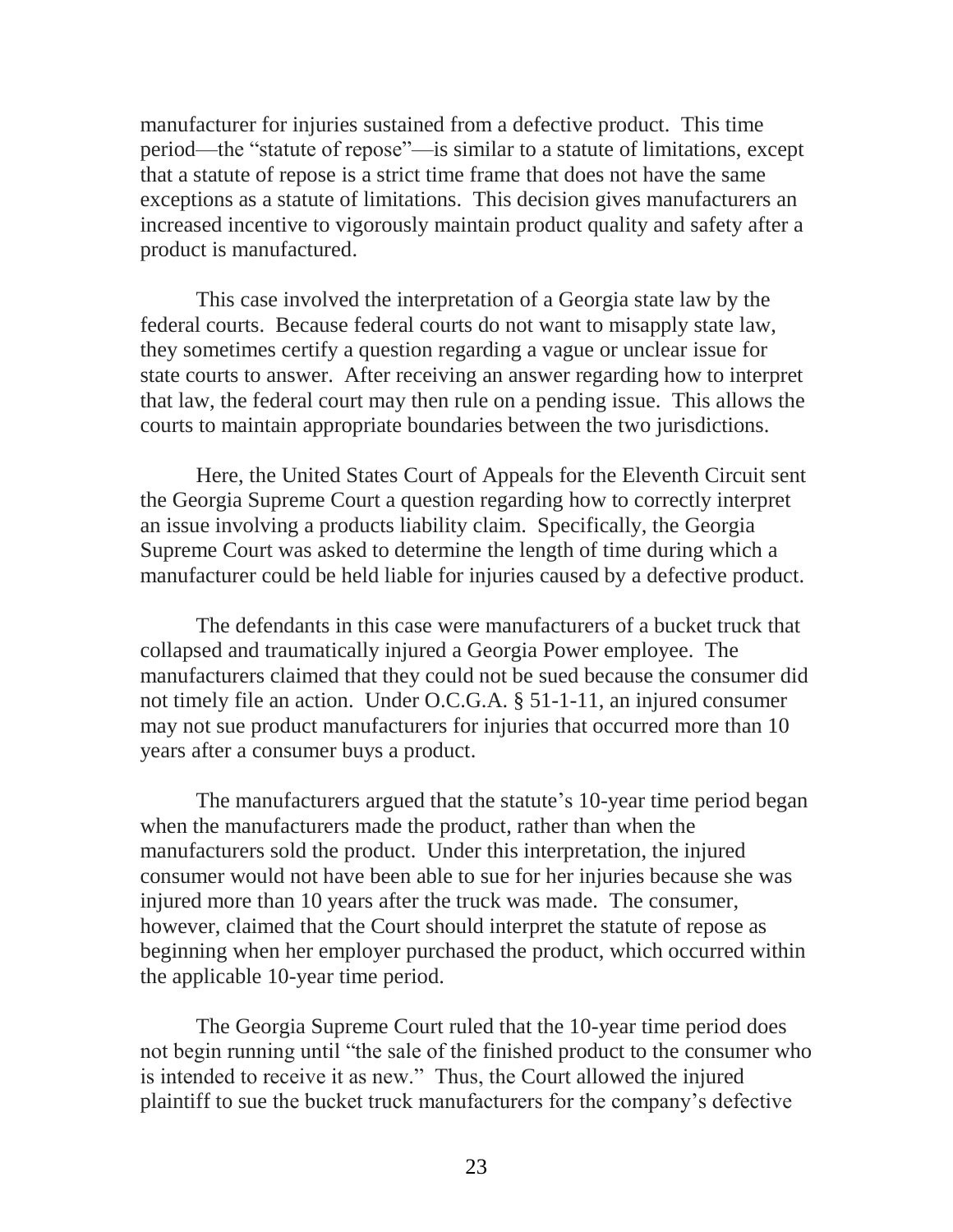product. This decision is important because it clarifies that the finished product's sale date—rather than the date of manufacture—is the date that starts the ticking of the ten-year statute of repose. This gives consumers more time to bring similar lawsuits in the future.

#### <span id="page-27-0"></span>**[Rosenberg v. Falling Water, Inc., 289 Ga. 57 \(2011\)](http://www.gasupreme.us/sc-op/pdf/s10g0877.pdf)**

This decision represents a general loss for consumers in Georgia. The Georgia Supreme Court declined to extend the time during which citizens may sue construction companies for personal injuries. Georgia statute O.C.G.A. § 9-3-51(a) requires consumers to sue a construction company for injuries from real property construction defects within eight years after the project is completed. The Court upheld this time limitation even when a construction company allegedly committed fraud by covering up structural defects in the construction of a deck that led to a man's gruesome injuries.

Here, the plaintiff, Richard Rosenberg, was seriously injured when the deck on his house collapsed. In 2005, Mr. Rosenberg decided to improve his house—originally built in 1994—by replacing the original wood siding with new, vinyl siding. After hiring local workers to help him remove siding where the deck was attached on the back of his house, Mr. Rosenberg walked out onto the deck to survey the day's work. As soon as he stepped onto the deck, it collapsed and brought Mr. Rosenberg with it. Mr. Rosenberg suffered serious injuries in that fall.

Mr. Rosenberg sued the deck's builder, Falling Water, Inc. He claimed that the company (1) negligently constructed the deck by improperly attaching it to the house, and (2) fraudulently hid this construction defect with certain bolts that made it appear that the deck was securely attached to the house.

The Trial and Appellate Courts quickly ruled in favor of Falling Water, Inc., because Mr. Rosenberg did not sue the company within the eight-year time limit imposed by O.C.G.A. § 9-3-51(a). Mr. Rosenberg admitted that he sued the company more than 12 years after Falling Water, Inc. originally put the deck on his house. Nonetheless, he asked the Supreme Court to let him sue the company because he believed that it committed fraud in covering up the weak bolts and dangerous attachment.

The Supreme Court disagreed with Mr. Rosenberg, and held that he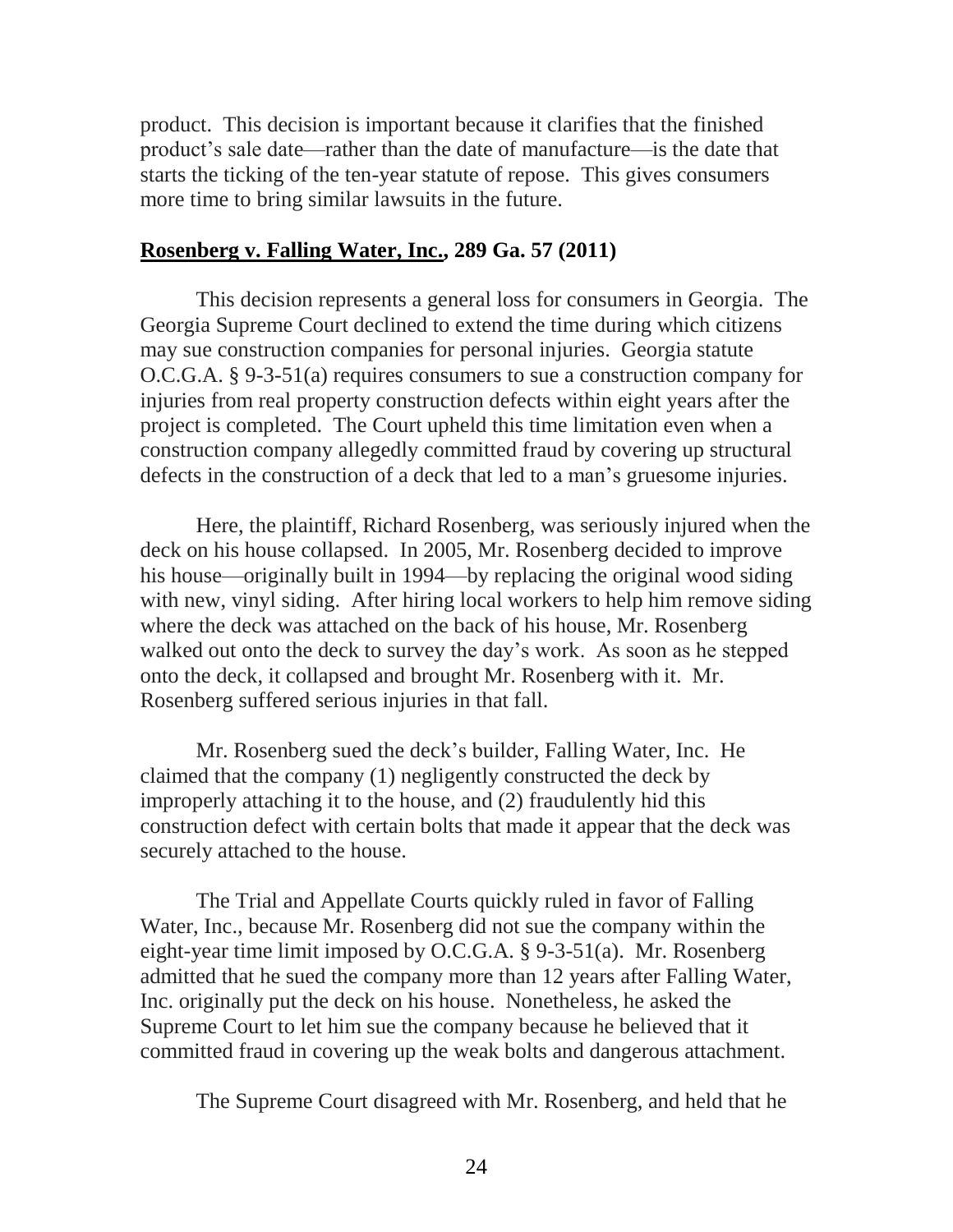could not sue Falling Water for his personal injuries. The Court ruled that Mr. Rosenberg could not assert Falling Water's alleged fraud as a basis upon which to render inapplicable the eight-year statute of repose, because the alleged fraud occurred during construction rather than after the injury. Therefore, since Mr. Rosenberg was injured more than eight years after the deck was completed, the Court ruled in favor of Falling Water, Inc., and granted the corporation's motion for summary judgment.

This decision is important because it demonstrates that, under Georgia law, there is a strict eight-year timeframe during which an injured person may sue a company for construction defects. Even when the construction company allegedly committed fraud by covering up significant structural defects, Georgia citizens lose the ability to sue that company once eight years have passed.

# **TAXES AND FORECLOSURES**

#### <span id="page-28-0"></span>**[Community Renewal & Redemption v. Nix, 288 Ga. 439 \(2011\)](http://www.gasupreme.us/sc-op/pdf/s10a1727.pdf)**

Here, the Georgia Supreme Court analyzed the steps that a consumer must take when redeeming ownership to property that was previously lost at a tax sale. After a consumer fails to pay property taxes for a certain amount of time, the local government may seize that property and sell it at a tax sale to recoup the unpaid tax obligations.

Under Georgia Statute O.C.G.A. § 48-4-40, the delinquent taxpayer may redeem the property and take back ownership if that person pays off the outstanding taxes within 12 months of the sale. This is known as the "oneyear redemption period." However, if 12 months pass after the tax sale and a new owner has not established a legal claim<sup>3</sup> to the property, then the consumer may still pay off the tax debt and redeem the property. This is important because it allows a window of time during which a consumer can get back his or her property after losing it for failure to pay taxes.

<sup>&</sup>lt;sup>3</sup> Specifically, the purchaser forecloses the original owner's right to redeem the property if he or she abides by O.C.G.A. § 48-4-45, which requires the purchaser to notify the property's occupant, the defendant of the tax sale, and all persons who have a title to or interest in the property.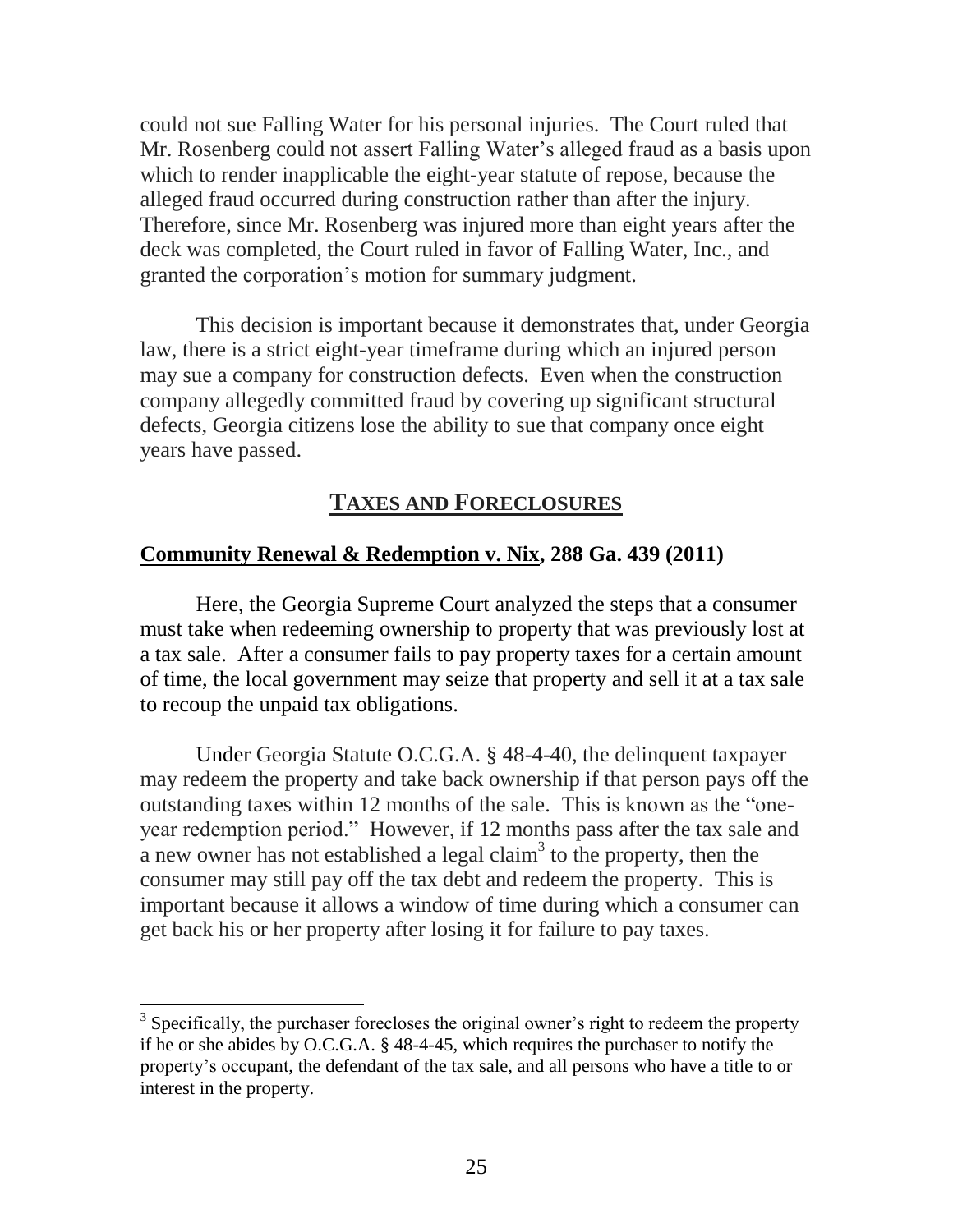In December of 1993, DeKalb County seized residential real property because the owner was not paying taxes. Since no one stepped forward to purchase the property at the tax sale, DeKalb County retained the property under a tax deed. In February of 1999, Mr. Nix purchased the property but did not establish legal ownership. Instead, he transferred his ownership interest to Bank of America so that he could secure a different loan. Therefore, Bank of America held a property interest that had yet to be legally established.

During this time, the original owner decided to cut his losses and sell his interest in the property. In January 2003, that consumer sold a quitclaim deed to Community Renewal and Redemption, LLC ("CRR"), thereby transferring all interests in that foreclosed property to CRR. Now, CRR wanted to take legal ownership of the property.

In an attempt to pay off the outstanding property tax obligation, CRR offered the requisite payment under O.C.G.A. § 48-4-40 to Mr. Nix. Mr. Nix, however, refused to accept that money because he had transferred his interest to Bank of America, which Mr. Nix identified as the only party that could accept payment to redeem the property. CRR, however, refused to act on this advice, and instead sued Mr. Nix in an attempt to force him to accept the funds and hand over the legal title.

The Trial Court first held that all parties were mistaken, and that the title to the land still belonged to DeKalb County. However, after a bout of appeals, the Georgia Supreme Court reversed that decision. The Court held that DeKalb County did not own the property, and sent the case back to the Trial Court to resolve the remaining issues.

Hearing this case for a second time, the Trial Court dismissed the case altogether. On appeal, the Georgia Supreme Court noted that, under O.C.G.A. § 48-4-40, CRR did not offer to redeem the property from Bank of America, as Mr. Nix had originally pointed out. Therefore, the Supreme Court affirmed the Trial Court's decision, and forced CRR to offer the redemption amount to Bank of America before bringing the lawsuit. This decision offers guidance to consumers seeking property redemption under this statute.

In another 2011 case that interpreted O.C.G.A. § 48-4-40, the Georgia Supreme Court held that a tax sale purchaser has virtually no rights to the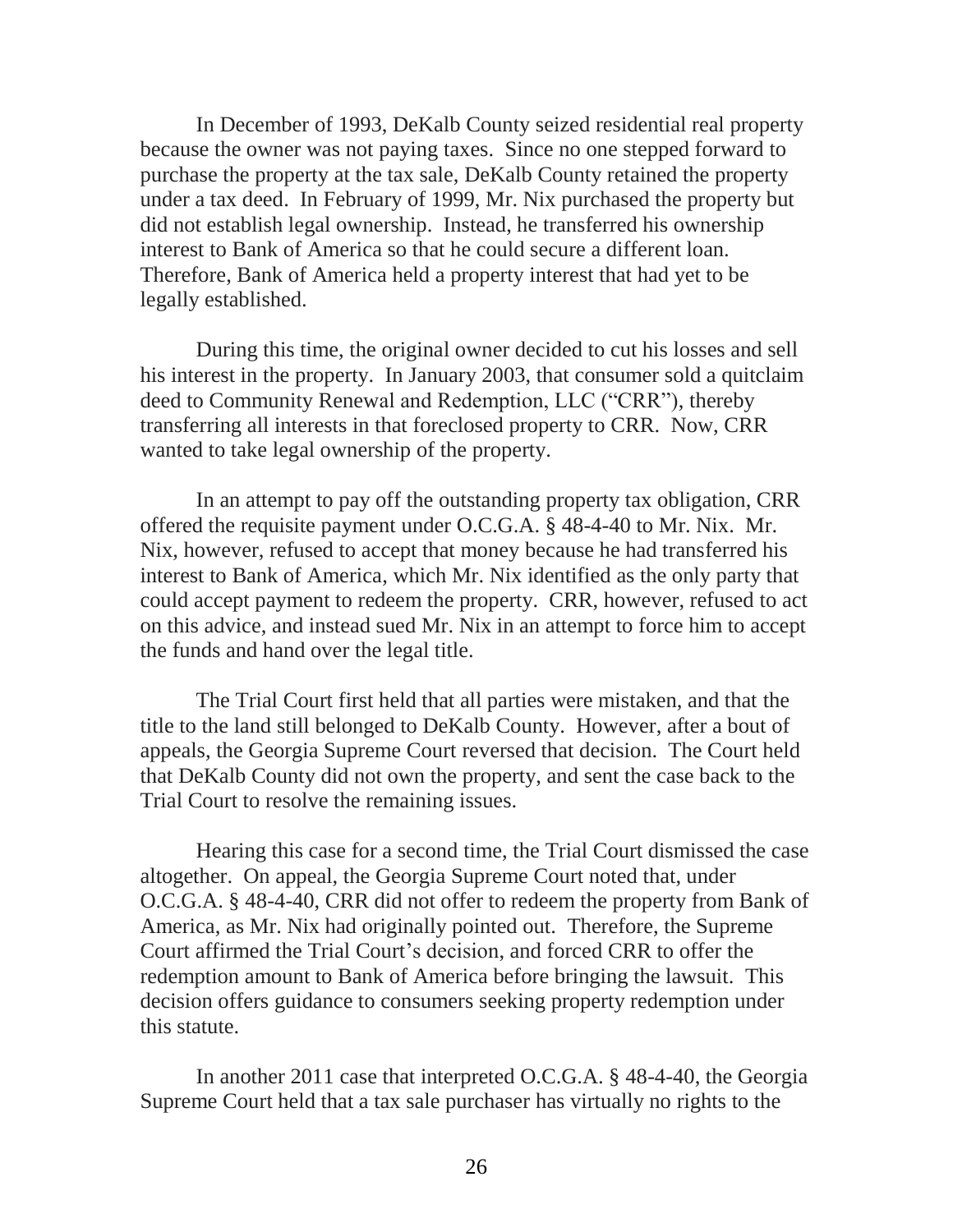property during the one-year redemption period. That case, *[Brown](http://www.gasupreme.us/sc-op/pdf/s10g1471.pdf)  [Investment Group, LLC v. The Mayor &](http://www.gasupreme.us/sc-op/pdf/s10g1471.pdf) Alderman of the City of Savannah*, [289 Ga. 67 \(2011\),](http://www.gasupreme.us/sc-op/pdf/s10g1471.pdf) implicated whether an investment group that purchased Savannah property at a tax sale could sue the City after it demolished an unsafe building on that property. Because the City tore down that building during the one-year redemption period, the Court held that the tax sale purchaser could not sue for the building's value because it had "no constructive possession of the premises, and no more right to go upon and make use of [the premises] than any stranger to the title would have." Therefore, while the City of Savannah was required to provide notice to the investment group of its intent to demolish the building, the group could not sue the City for the building's value. Only the original property owner could sue the City during the one-year redemption period for the value of that loss.

# <span id="page-30-0"></span>**[JIG Real Estate, LLC v. Countrywide Home Loans, Inc., 289 Ga. 488](http://www.gasupreme.us/sc-op/pdf/s11a0046.pdf)  [\(2011\)](http://www.gasupreme.us/sc-op/pdf/s11a0046.pdf)**

Here, the Georgia Supreme Court ruled in favor of Georgia consumers facing possible home foreclosure—an issue of high relevance given the economic landscape of recent years. The Court upheld the constitutionality of O.C.G.A. § 9-13-172.1, which authorizes the rescission of foreclosure sales under certain conditions. This statute allows homeowners some respite from foreclosure actions.

In early 2007, James and Tammi Garland could not meet their mortgage payments. The bank that held their property deed, Countrywide Home Loans, Inc., contracted with a local law firm to hold the foreclosure sale on March 6, 2007. However, prior to the March 6 date, Countrywide officials conferred with the Garlands and agreed upon a way for the Garlands to meet their loan obligations. Consequently, Countrywide canceled the foreclosure and modified the loan to cure the default. Countrywide and the Garlands believed that they had everything taken care of, and that the Garlands would be able to keep their home. However, there was one mistake that could potentially ruin the whole deal—no one notified the law firm of this agreement.

On March 6, the law firm went ahead with the foreclosure sale as scheduled. JIG Real Estate, LLC was the high bidder, and took what it believed to be legal ownership of the Garlands' property. On March 8—two days after the foreclosure sale but before any deed was delivered—the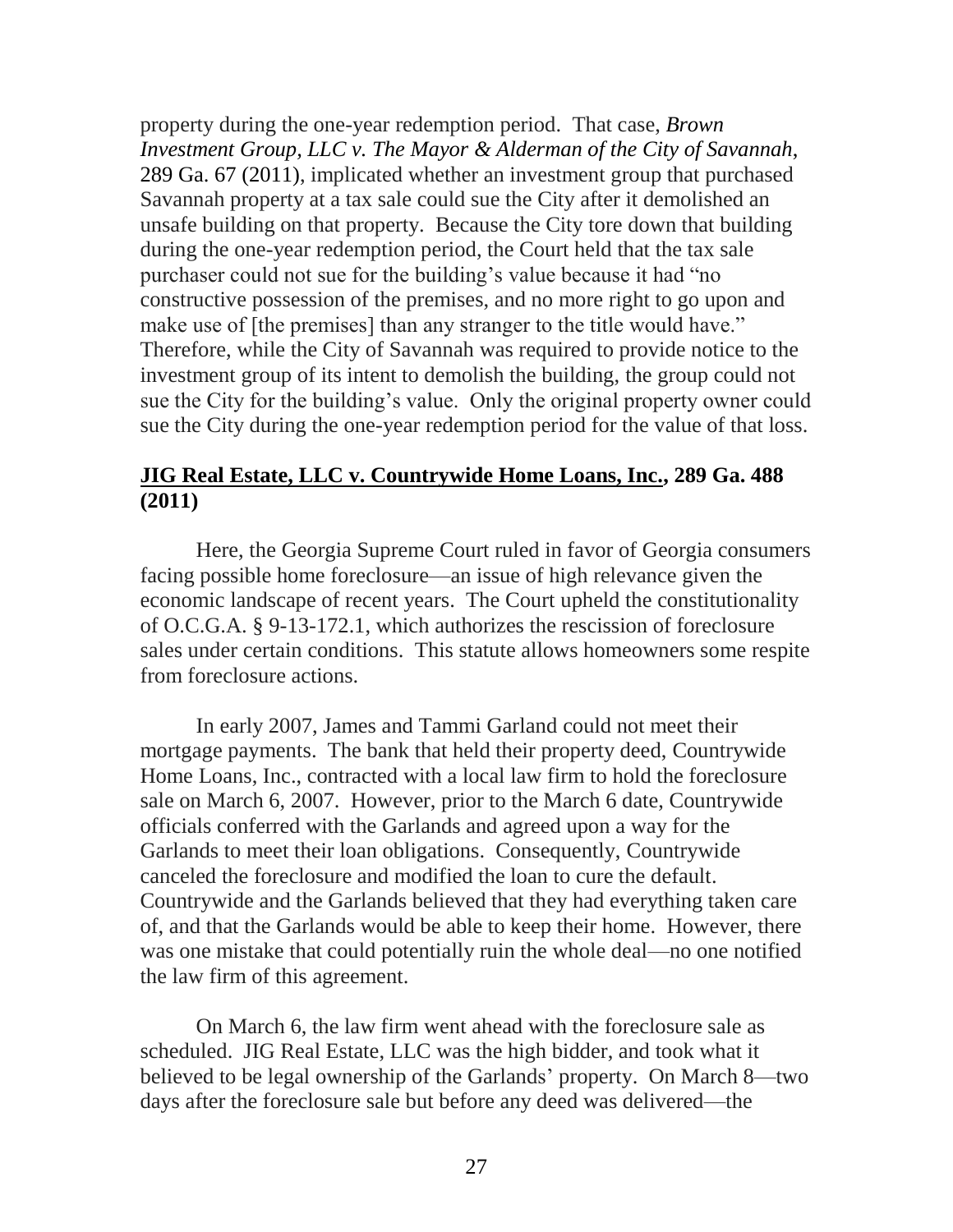Garlands and Countrywide notified JIG of the cured default and presumptively averted the foreclosure proceedings. JIG, however, refused to accept a refund of its bid, and filed suit to enforce the delivery of the property as negotiated during the foreclosure sale. The Garlands and Countrywide pointed to O.C.G.A. § 9-13-172.1, claiming that since they rescinded the foreclosure sale within 30 days after the sale but before the deed passed to JIG, the foreclosure sale was ineffective and JIG did not have a valid claim to the property. JIG countered that this statute was unconstitutional, and the Georgia Supreme Court granted certiorari to hear the case.

The Court upheld the constitutionality of O.C.G.A. § 9-13-172.1, and ruled in favor of the Garlands and Countrywide. The Court wrote that, in adopting this statute, the Georgia General Assembly intended to "create a mechanism to give homeowners every opportunity to cure a default and avoid the harmful and disturbing effects of foreclosure." Thus, when consumers abide by one of the three enumerated conditions in this statute to avert a foreclosure, courts should respect that cured default and give the consumer the protections of the statute.

The Supreme Court ruled heavily in favor of consumers with this decision. By unanimously upholding the constitutionality of O.C.G.A. 9-13- 172.1, the Court maintained consumer protections for those that find themselves in the Garlands' position. This decision retains incentives for cooperation between lenders and borrowers when consumers face possible foreclosure. Further, in clarifying this issue, the Court paved the way for more consumers to seek protection under this statute's remedies, ideally leading to more people keeping their homes and fewer foreclosures.

This issue is of special importance to Georgia consumers because of the high number of foreclosures in the state, and because of the speed with which foreclosures can occur. A recent study<sup>4</sup> showed that while one in every 637 homes is foreclosed upon nationally, that rate is increased to one in every 331 homes in Georgia. Furthermore, because Georgia is a nonjudicial foreclosure state, these actions may not involve official court proceedings, and consequently can occur at a startlingly fast pace. Clearly,

l

<sup>4</sup> Misty Williams, *Georgia's Foreclosure Rate Remains Among Highest Nationwide*, THE ATLANTA JOURNAL-CONSTITUTION (Mar. 15, 2012),

http://www.ajc.com/business/georgias-foreclosure-rate-remains-1385742.html.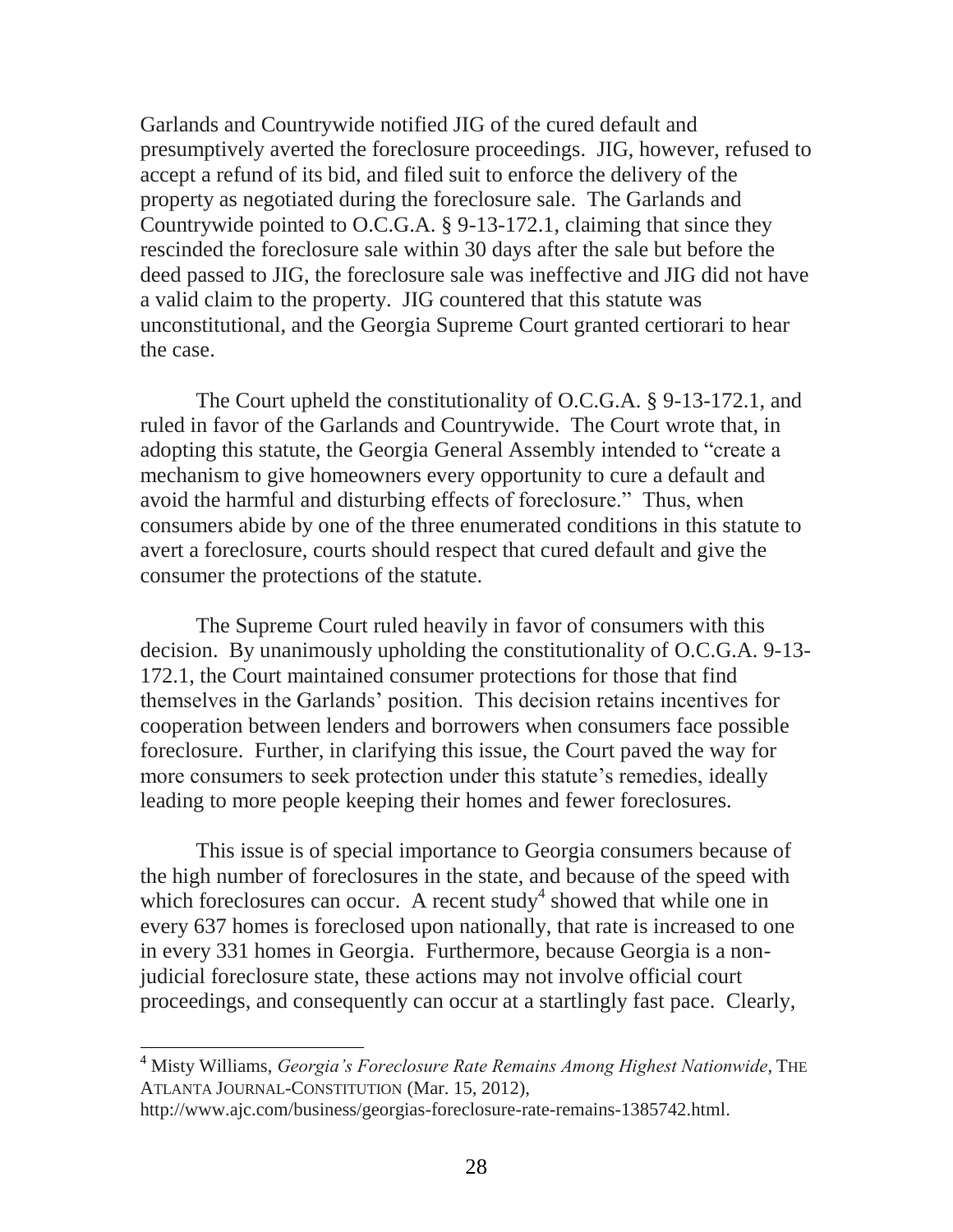this is an issue that should be taken very seriously by Georgia consumers, who are more likely to be affected by these situations than are citizens of most other states.

# <span id="page-32-0"></span>**U.S. [Bank National Association v. Gordon, 289 Ga. 12 \(2011\)](http://www.gasupreme.us/sc-op/pdf/s10q1564.pdf)**

This decision clarifies how and when a person may record a security deed so as to give proper legal notice to any other person that may try to assert a claim to that property. The Court provided a bright-line rule by carefully explaining that a security deed gives notice when it is attested and signed by a second witness before being recorded. These clear and unambiguous requirements should help settle future disputes before they arise.

This specific issue came to the Georgia Supreme Court as a certified question from a Federal Judge in the Northern District of Georgia. In a case in that court, an issue arose regarding how to interpret a 1995 Amendment to Georgia Statute O.C.G.A. § 44-14-3. That statute reads: "In order to admit a mortgage to record, it must be attested by or acknowledged before an officer as prescribed . . . [and] must also be attested or acknowledged by one additional witness." If a person comports with these requirements, then the deed gives legal notice to all other parties that may have an interest in the security deed's property.

Here, pursuant to bankruptcy proceedings, a Chapter 7 trustee wanted to set aside a security deed that was validly recorded but not attested via the proper means set forth in O.C.G.A. § 44-14-3. The Justices ruled that a person only provides notice when he or she comports with the exact attestation and witness requirements of the 1995 Amendment. To comply with this ruling, in the future, anyone seeking to record a deed must meet the strict requirement that the deed be attested by or acknowledged before an officer—such as getting the deed notarized by a valid notary public—and, when the deed is for real property, by a second witness. Abidance by O.C.G.A. § 44-14-3 is particularly important for consumers who file for Chapter 7 protections, because if a mortgage is not properly recorded, then the consumer may not be afforded the full breadth of those protections as they relate to the real property.